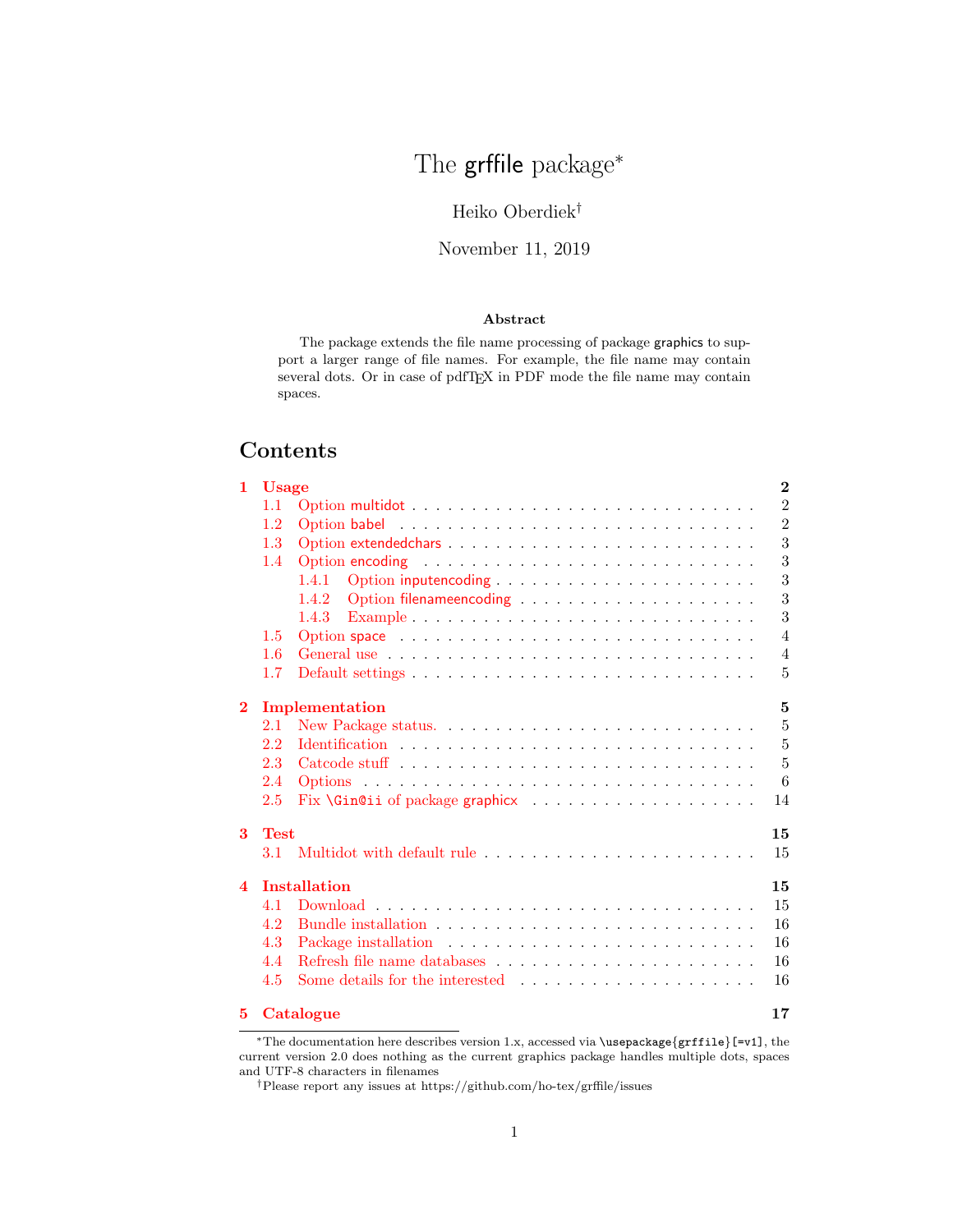#### [6 References](#page-17-0) 18

| 7. | <b>History</b>                   | 18 |
|----|----------------------------------|----|
|    |                                  | 18 |
|    |                                  | 18 |
|    |                                  | 18 |
|    |                                  | 18 |
|    |                                  | 18 |
|    |                                  | 18 |
|    |                                  | 18 |
|    |                                  | 18 |
|    |                                  | 19 |
|    |                                  | 19 |
|    |                                  | 19 |
|    | $[2009/09/25 \text{ v}1.10]$     | 19 |
|    | $[2010/01/28 \text{ v}1.11]$     | 19 |
|    | $[2010/08/26 \;\mathrm{v}1.12]$  | 19 |
|    | $[2010/12/09 \; \mathrm{v}1.13]$ | 19 |
|    | $[2011/10/04 \text{ v}1.14]$     | 19 |
|    | $[2011/10/17 \text{ v}1.15]$     | 19 |
|    |                                  | 19 |
|    | $[2016/05/16 \; \mathrm{v}1.17]$ | 19 |
|    |                                  | 19 |
| 8. | Index                            | 20 |

#### <span id="page-1-0"></span>1 Usage

#### <span id="page-1-1"></span>1.1 Option multidot

The file name parsing of package graphics is changed, in order to detect known extensions. This allows both the use of dots inside the base file name and extensions with several dots.

Assume there are two files in the currect directory: Hello.World.eps and Hello.World.pdf. \includegraphics{Hello.World} will find Hello.World.pdf with driver pdftex or Hello.World.eps with driver dvips.

Limitations: Problem could occur on systems, which don't use the dot as extension delimiter. These systems needs an own texsys.cfg containing definitions for \filename@parse. The author could not test that, due to a missing example.

#### <span id="page-1-2"></span>1.2 Option babel

This option allows the use of shorthand characters of package babel inside the graphics file name. Additionally the tilde '"' is supported. The option is turned on as default. (In version v1.1 or below of this package, the features of this option were part of option extendedchars.)

Example:

```
\usepackage[frenchb]{babel}
\usepackage{grffile}
\verb|Image:_\cup\includegraphics[0.25cm]{Figs/2}+ \verb|Inage:_\cup\includegraphics[0.25cm]{Figs/2}+ \verb|Inage:_\cup\includegraphics[0.25cm]{Figs/2}+ \verb|Inage:_\cup\includegraphics[0.25cm]{Figs/2}+ \verb|Inage:_\cup\includegraphics[0.25cm]{Figs/2}+ \verb|Inage:_\cup\includegraphics[0.25cm]{Figs/2}+ \verb|Inage:_\cup\includegraphics[0.25cm]{Figs/2}+ \verb|Inage:_\cup\includegraphics[0.25cm]{Figs/2}+ \verb|Inage:_\cup\includegraphics[0.25cm]{Figs/2}+ \verb|Inage
```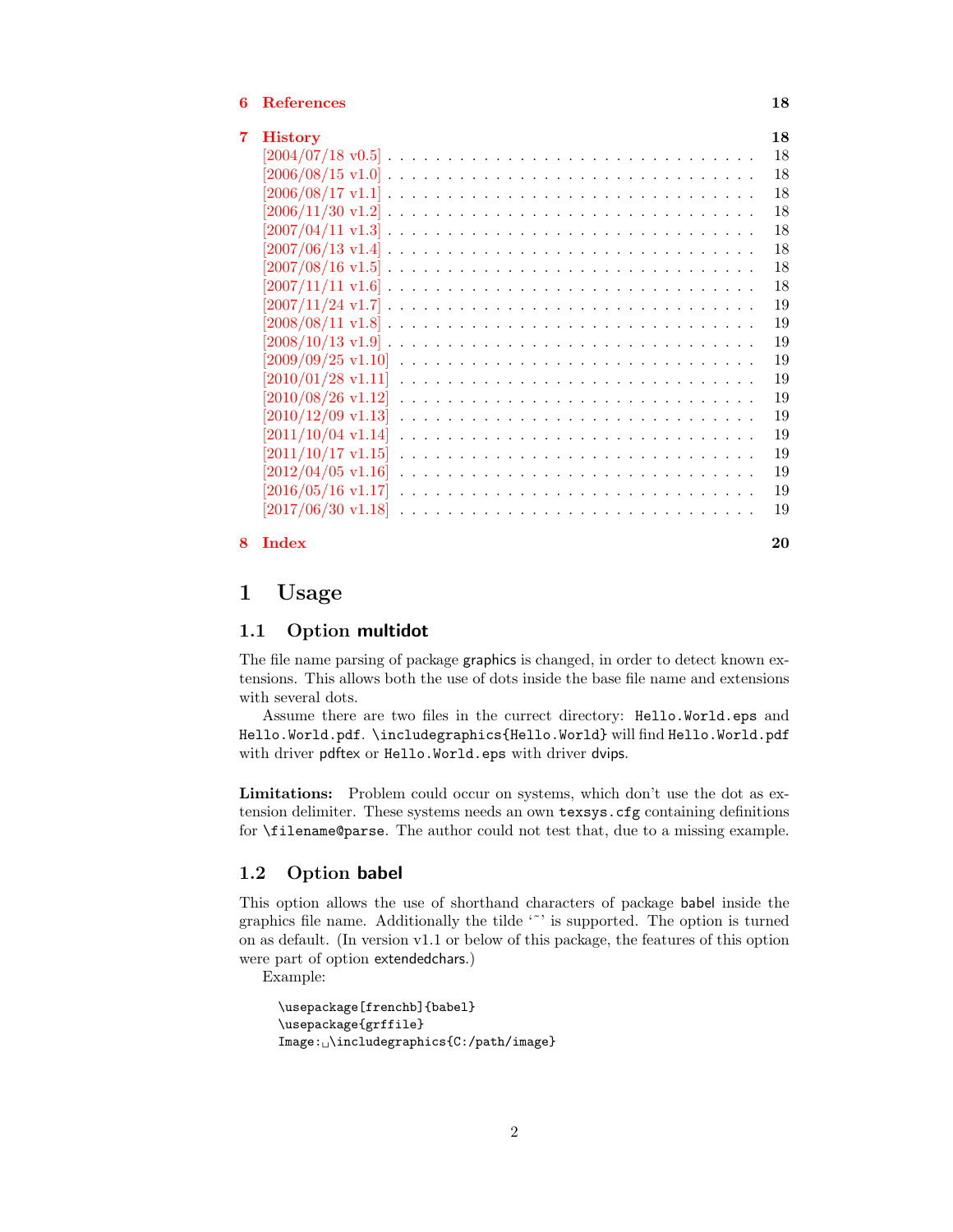#### <span id="page-2-0"></span>1.3 Option extendedchars

If the input encoding is the same encoding as the encoding that is used for file names and the driver allows non-ascii characters. Without option extendedchars the 8-bit characters are expanded, if they are active characters. For example, see the LATEX package inputenc. However a file name is not input for LATEX. Therefore this option extendedchars removes the active status and the 8-bit characters are not expandable any more.

Example:

```
\usepackage[latin1]{inputenc}
\usepackage[extendedchars]{grffile}
\includegraphics{Bäckerstraße}
```
If the draft option of the graphics package is enabled, the file name is printed with the current font encoding for  $\tt tffamily$ . Thus it is possible, that such characters are omitted or the wrong characters are displayed, if the font encoding is not the same as the file name encoding.

#### <span id="page-2-1"></span>1.4 Option encoding

Consider the following scenario. Your file system is using UTF-8 as encoding for file names. But you use latin1 as input encoding for your T<sub>E</sub>X files, because some packages are not ready for multi-byte encodings (listings, . . . ).

Then this option encoding loads support for converting encodings by loading package stringenc. The option is not defined after the preamble, because LAT<sub>E</sub>X limits package loading to the preamble.

File names are converted, if package stringenc is loaded and the encodings are known, see options inputencoding and filenameencoding.

#### <span id="page-2-2"></span>1.4.1 Option inputencoding

Option inputencoding specifies the encoding of the file name in your TEX input file.

Package inputenx and package inputenc since version  $2006/02/22 \text{ v}$ 1.1a remember the name of the input encoding that is looked up by this package. Therefore option inputencoding is usually not mandatory.

#### <span id="page-2-3"></span>1.4.2 Option filenameencoding

This is the encoding of the filename of your file system. This option is mandatory, file names are not converted without this option. The option is disabled, if the value is empty.

#### <span id="page-2-4"></span>1.4.3 Example

Back to the scenario where the file system uses UTF-8 and the LATEX input files are encodind in latin1.

```
\usepackage[latin1]{inputenc}[2006/02/22]
\mathcal{N}_{\cup} \usepackage [latin1] {inputenx}
\usepackage{graphicx}
\usepackage[encoding,filenameencoding=utf8]{grffile}
```
For older versions of package inputenc option inputencoding provides the necessary informations.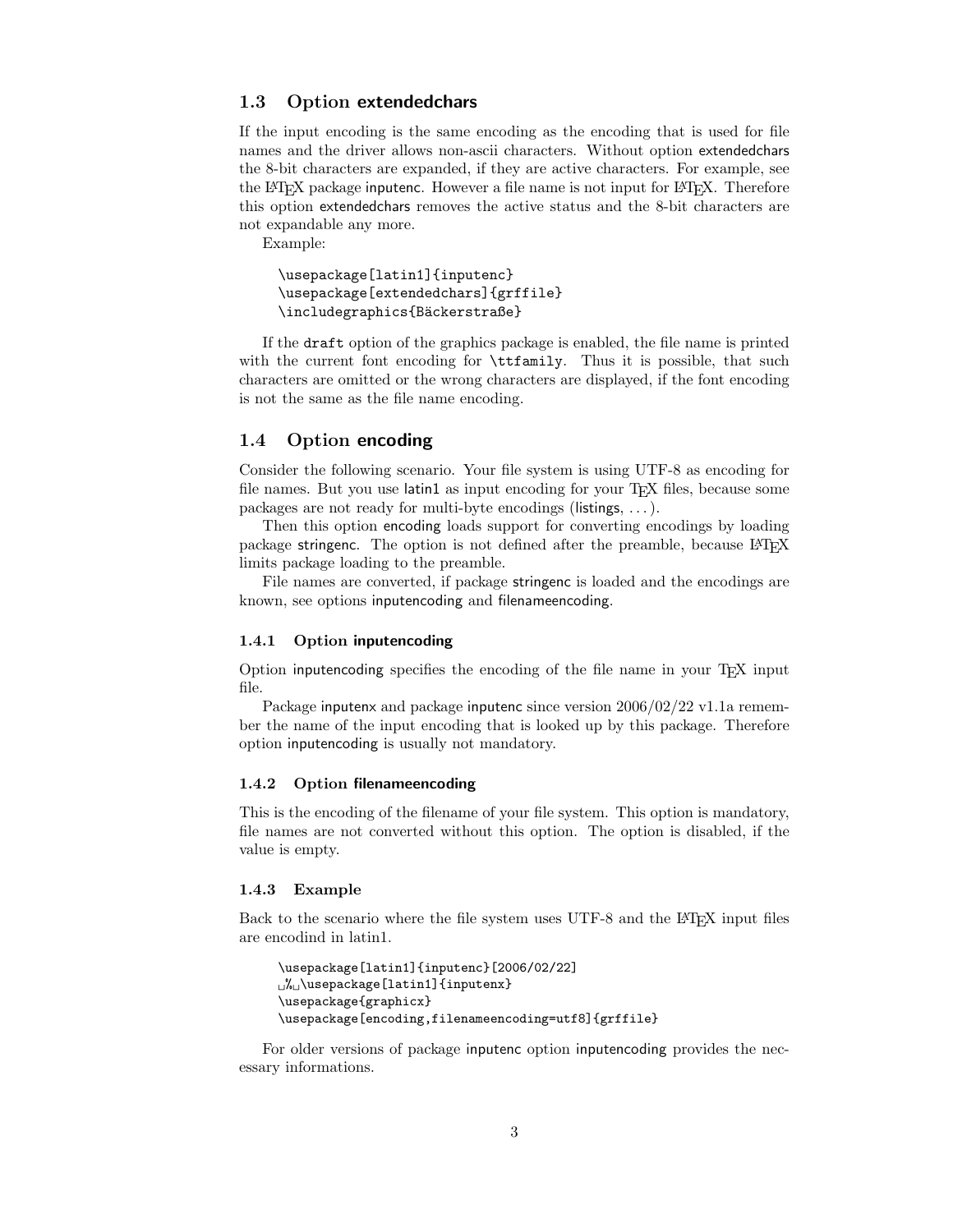```
\usepackage[latin1]{inputenc}
\usepackage{graphicx}
\usepackage{grffile}
\grffilesetup{
_{\cup\cup}encoding,
\Boxinputencoding=latin1,
L_{\text{L}}filenameencoding=utf8,
}
```
### <span id="page-3-0"></span>1.5 Option space

This option allows graphics file names that contain spaces if possible.

In general it is not possible to use space inside file names, because T<sub>EX</sub> considers the space character as termination in its syntax for commands that expect a file name.

Regarding graphics inclusion with the package graphics file names are used in two or three contexts:

- 1. The basic \special statement or primitive command for graphics inclusion. The \special statements for drivers dvips or dvipdfm do not allow spaces. However pdfT<sub>E</sub>X's primitive \pdfximage uses curly braces to delimit the file name and allows spaces. In case of X<sub>T</sub>T<sub>F</sub>X file names can be enclosed in quotes to support spaces (at the cost that quotes no longer work).
- 2. \includegraphics checks the existence of the file. Also it looks for the right extension if the extension is not given.

If pdfT<sub>E</sub>X  $1.30$  is given, the file existence test can be rewritten using a new primitive that allows spaces. This works in both modes DVI and PDF.

In case of X<sub>T</sub>T<sub>E</sub>X the file existence test is rewritten to automatically add quotes.

3. Sometimes files are read as TEX input files. For example, .bb files or MPS files.

If pdfTEX 1.30 or greater is used in PDF mode then the graphics file names may contain spaces except for MPS files. Therefore option space is only enabled by default, if the supported pdfT<sub>E</sub>X in PDF mode is detected or  $X \nsubseteq T$ F<sub>E</sub>X is running. You can enable the option manually, if you know, your DVI driver supports spaces in its  $\text{special syntax}$  and if there is no need to read the image file as T<sub>E</sub>X input file (third context).

#### <span id="page-3-1"></span>1.6 General use

The options can be given at many places:

- 1. As package options: \usepackage[<options>]{grffile}
- 2. Setup command of package grffile: \grffilesetup{<options>}
- 3. The options are also available as options for package graphicx: \setkeys{Gin}{<options>}
- 4. If package graphicx is loaded the options can also be applied for a single image:

\includegraphics[<options>]{...}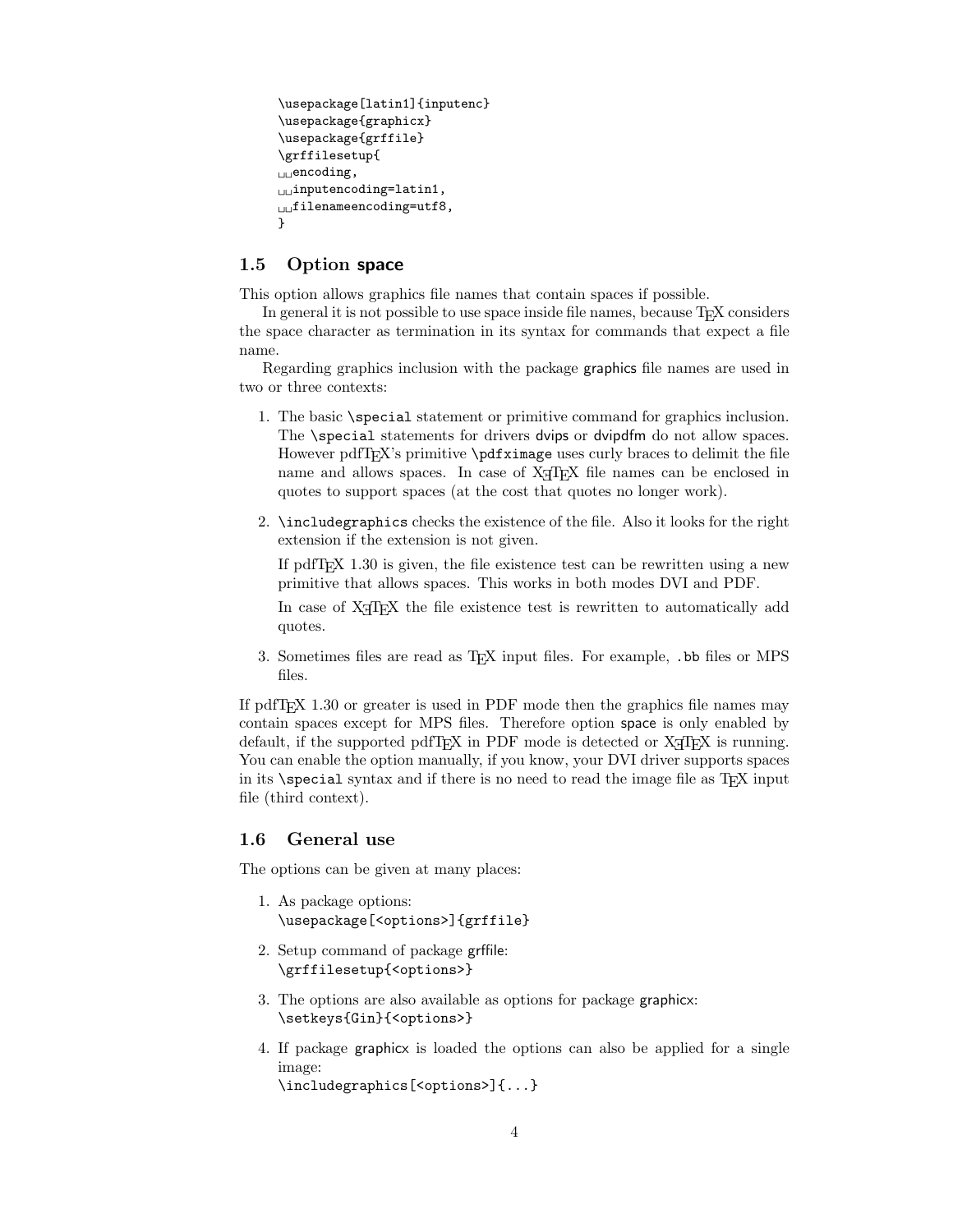#### <span id="page-4-0"></span>1.7 Default settings

| multidot      | true  |                                                                   |
|---------------|-------|-------------------------------------------------------------------|
| babel         | true  |                                                                   |
| extendedchars | false |                                                                   |
| space         |       | true if pdfT <sub>F</sub> $X$ 1.30 or greater is used in PDF mode |
|               |       | false otherwise                                                   |

### <span id="page-4-1"></span>2 Implementation

#### <span id="page-4-2"></span>2.1 New Package status.

Changes to the core graphics code have made the main features of this package (supporting multiple dots and spaces in filenames) unneeded as they are supported in the core code. The changes in the core also mean some patches in this package no longer work.

So by default this package does nothing but (especially if you have rolled back other aspects of the latex code) you may want the original version, which is available as

\usepackage{grffile}[=2017/06/30]

```
\Box1 \langle*new\rangle2 \DeclareRelease{v1}{2017-06-30}{grffile-2017-06-30.sty}
 3 \DeclareCurrentRelease{}{2019-11-11}
 4 \ProvidesPackage{grffile}%
 5 [2019/11/11 v2.1 Extended file name support for graphics (legacy)]%
 6 \PackageInfo{grffile}{This package is an empty stub for compatibility}
 7 \DeclareOption*{}
 8 \ProcessOptions
 9 \RequirePackage{graphicx}
10 \langle/new\rangle
```
### <span id="page-4-27"></span><span id="page-4-24"></span><span id="page-4-19"></span><span id="page-4-3"></span>2.2 Identification

```
11 \langle*package\rangle12 \NeedsTeXFormat{LaTeX2e}
13 \ProvidesPackage{grffile}%
14 [2017/06/30 v1.18 Extended file name support for graphics (HO)]%
```
#### <span id="page-4-4"></span>2.3 Catcode stuff

<span id="page-4-21"></span>15 \edef\grffile@RestoreCatcodes{%

```
16 \catcode'\noexpand\=\the\catcode'\=\relax
```

```
17 \catcode'\noexpand\:\the\catcode'\:\relax
```

```
18 \catcode'\noexpand\.\the\catcode'\.\relax
```

```
19 \catcode'\noexpand\'\the\catcode'\'\relax
```

```
20 \catcode'\noexpand\<\the\catcode'\<\relax
```

```
21 \catcode'\noexpand\>\the\catcode'\>\relax
```

```
22 \catcode'\noexpand\*\the\catcode'\*\relax
```

```
23 \catcode'\noexpand\^\the\catcode'\^\relax
```

```
24 \catcode'\noexpand\~\the\catcode'\~\relax
```

```
25 }
```

```
26 \@makeother\=
```

```
27 \@makeother\:
```

```
28 \@makeother\.
```

```
29 \@makeother\'
```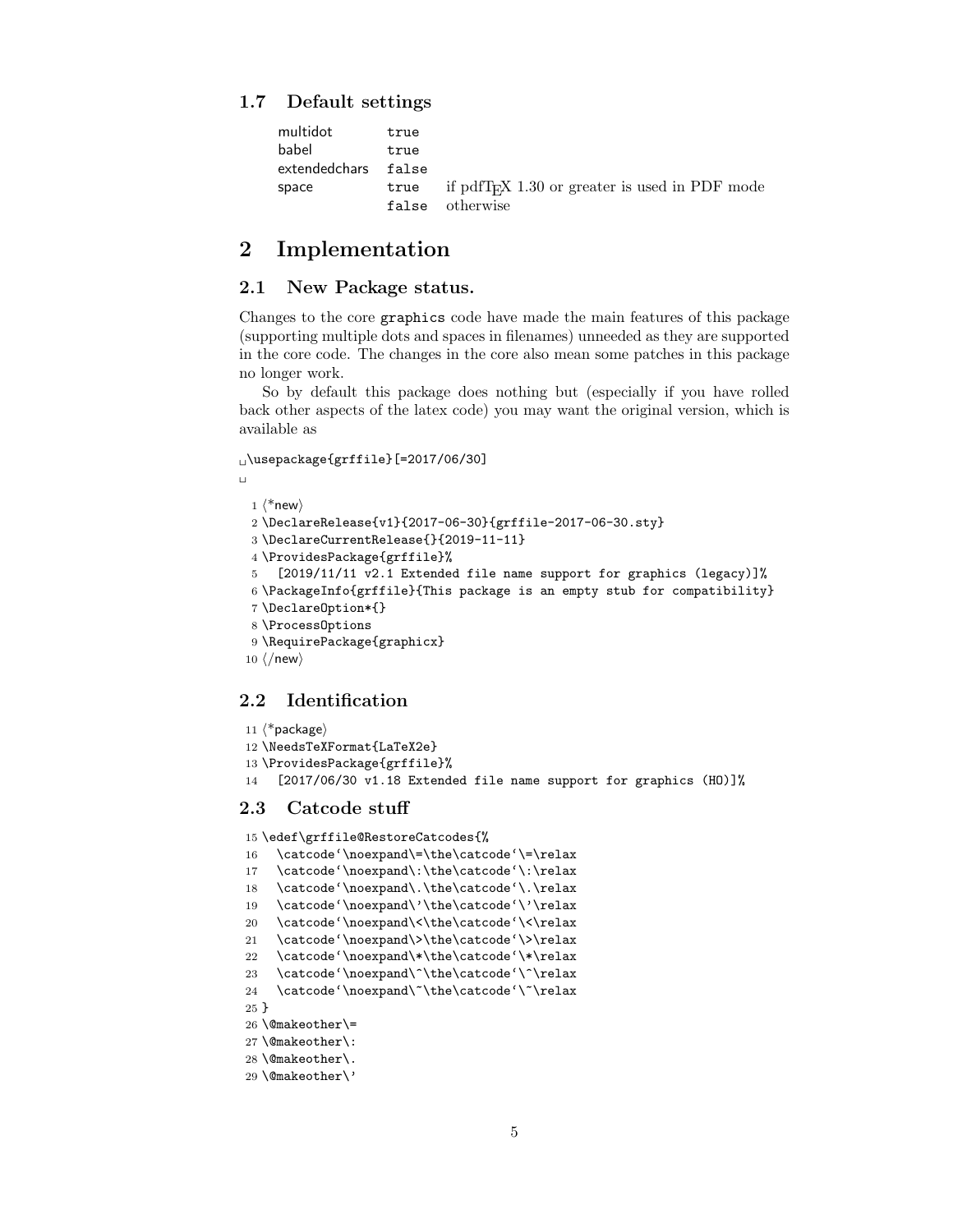```
30 \@makeother\<
31 \@makeother\>
32 \@makeother\*
33 \catcode'\^=7 %
34 \catcode'\~=\active
```
#### <span id="page-5-7"></span><span id="page-5-6"></span><span id="page-5-0"></span>2.4 Options

```
35 \RequirePackage{ifpdf}[2010/01/28]
36 \RequirePackage{ifxetex}[2010/09/12]
37 \RequirePackage{kvoptions}[2006/08/17]
38 \SetupKeyvalOptions{%
39 family=Gin,%
40 prefix=grffile@%
41 }
42 \DeclareDefaultOption{\@unknownoptionerror}
43 \DeclareBoolOption[true]{multidot}
44 \DeclareBoolOption[true]{babel}
45 \DeclareBoolOption[false]{extendedchars}
46 \DeclareBoolOption{space}
47 \DeclareVoidOption{encoding}{%
48 \RequirePackage{stringenc}\relax
49 }
50 \DeclareStringOption{inputencoding}
51 \DeclareStringOption{filenameencoding}
52 \DeclareDefaultOption{%
53 \PassOptionsToPackage\CurrentOption{graphics}%
54 }
Default setting for option space.
55 \RequirePackage{pdftexcmds}[2007/11/11]
56 \ifxetex
57 \grffile@spacetrue
58 \else
59 \begingroup\expandafter\expandafter\expandafter\endgroup
60 \expandafter\ifx\csname pdf@filesize\endcsname\relax
61 \grffile@spacefalse
62 \let\grffile@space@disabled\@empty
63 \def\grffile@spacetrue{%
64 \PackageWarning{grffile}{%
65 Option 'space' is not available,\MessageBreak
66 because it needs pdfTeX >= 1.30 or XeTeX%
67 }%
68 }%
69 \else
70 \ifpdf
71 \grffile@spacetrue
72 \else
73 \grffile@spacefalse
74 \fi
75 \fi
76 \fi
77 \ProcessKeyvalOptions*
78 \AtBeginDocument{%
79 \DisableKeyvalOption[package=grffile]{Gin}{encoding}%
```
<span id="page-5-25"></span>\grffilesetup

<span id="page-5-30"></span><span id="page-5-29"></span><span id="page-5-28"></span><span id="page-5-26"></span><span id="page-5-24"></span><span id="page-5-23"></span><span id="page-5-22"></span><span id="page-5-21"></span><span id="page-5-20"></span><span id="page-5-19"></span><span id="page-5-9"></span><span id="page-5-8"></span><span id="page-5-4"></span>}

<span id="page-5-36"></span>\RequirePackage{graphics}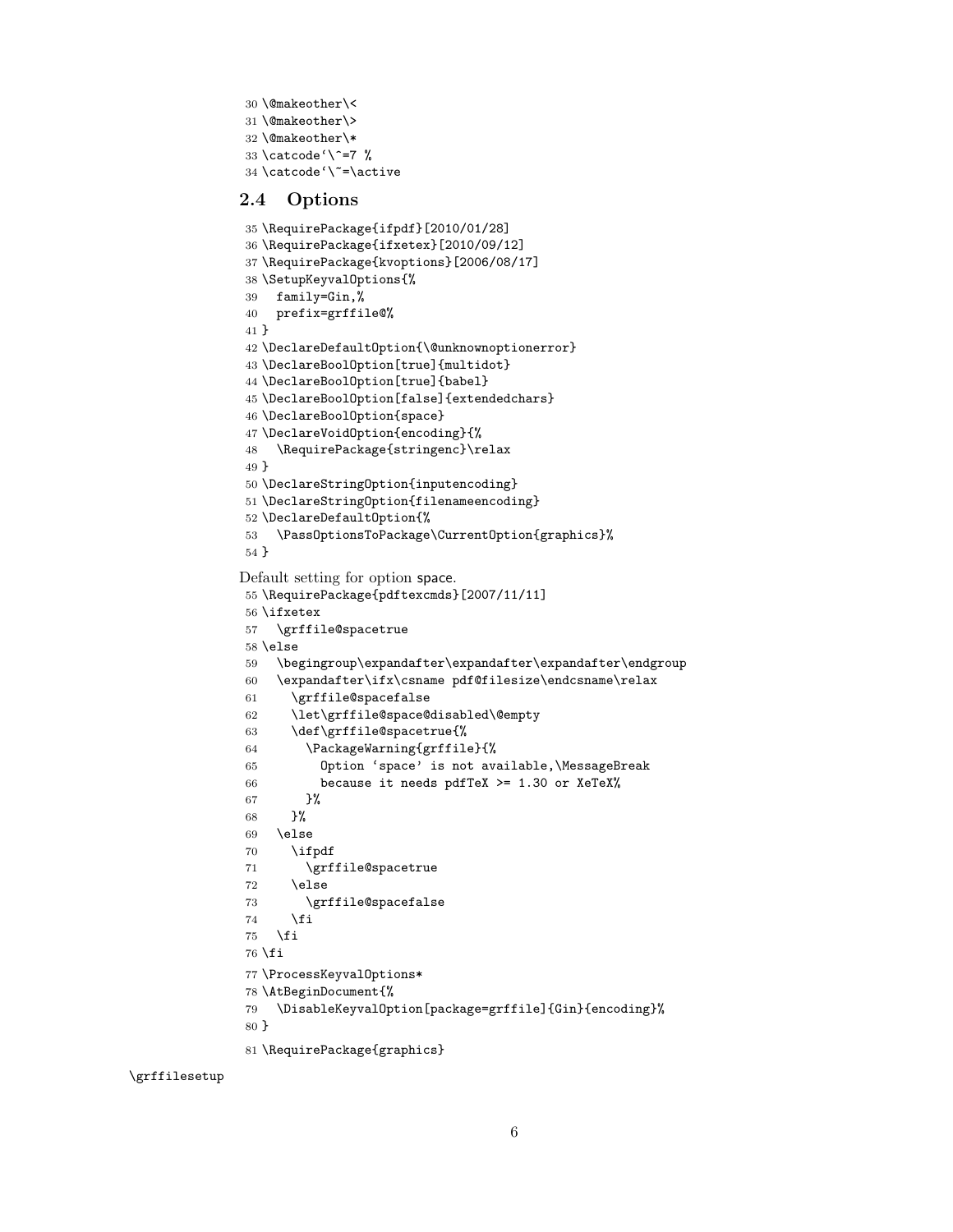<span id="page-6-28"></span><span id="page-6-26"></span> \newcommand\*{\grffilesetup}{% \setkeys{Gin}% }

<span id="page-6-22"></span>\grffile@org@Ginclude@graphics

```
85 \let\grffile@org@Ginclude@graphics\Ginclude@graphics
```
<span id="page-6-15"></span>\Ginclude@graphics

<span id="page-6-27"></span><span id="page-6-23"></span><span id="page-6-21"></span><span id="page-6-18"></span><span id="page-6-13"></span><span id="page-6-12"></span><span id="page-6-10"></span><span id="page-6-9"></span><span id="page-6-2"></span><span id="page-6-1"></span><span id="page-6-0"></span> \renewcommand\*{\Ginclude@graphics}{% \ifx\grffile@filenameencoding\@empty  $\lambda$ else \ifx\grffile@inputencoding\@empty \expandafter\ifx\csname inputencodingname\endcsname\relax 91 \expandafter\ifx\csname CurrentInputEncodingOption\endcsname\relax 93 \else \let\grffile@inputencoding\CurrentInputEncodingOption  $95 \overline{\ } \}$  \else \let\grffile@inputencoding\inputencodingname 98 \fi 99 \fi \ifx\grffile@inputencoding\@empty 101 \else \grffile@extendedcharstrue \fi \fi \ifnum0\ifgrffile@babel 1\fi\ifgrffile@extendedchars 1\fi>\z@ \begingroup Support of babel's shorthand characters. \ifgrffile@babel 108 \csname @safe@activestrue\endcsname Support of active tilde. 109 \edef<sup>~{\string~}%</sup> Support of characters controlled by package inputenc. \fi \ifgrffile@extendedchars 112 \grffile@inputenc@loop\^^A\^^H% 113 \grffile@inputenc@loop\^^K\^^K% 114 \grffile@inputenc@loop\^^N\^^\_% 115 \grffile@inputenc@loop\^^?\^^ff% \fi \expandafter\grffile@extchar@Ginclude@graphics \else \expandafter\grffile@Ginclude@graphics  $\forall$ i }

<span id="page-6-17"></span>ffile@extchar@Ginclude@graphics

<span id="page-6-25"></span><span id="page-6-24"></span><span id="page-6-20"></span><span id="page-6-16"></span><span id="page-6-11"></span><span id="page-6-8"></span><span id="page-6-7"></span><span id="page-6-6"></span><span id="page-6-5"></span>\def\grffile@extchar@Ginclude@graphics#1{%

- <span id="page-6-29"></span>\toks@{#1}%
- <span id="page-6-19"></span>\edef\grffile@filename{\the\toks@}%
- <span id="page-6-3"></span>\ifx\grffile@inputencoding\@empty

\else

- <span id="page-6-4"></span>\ifx\grfile@filenameencoding\@empty
- 128 \else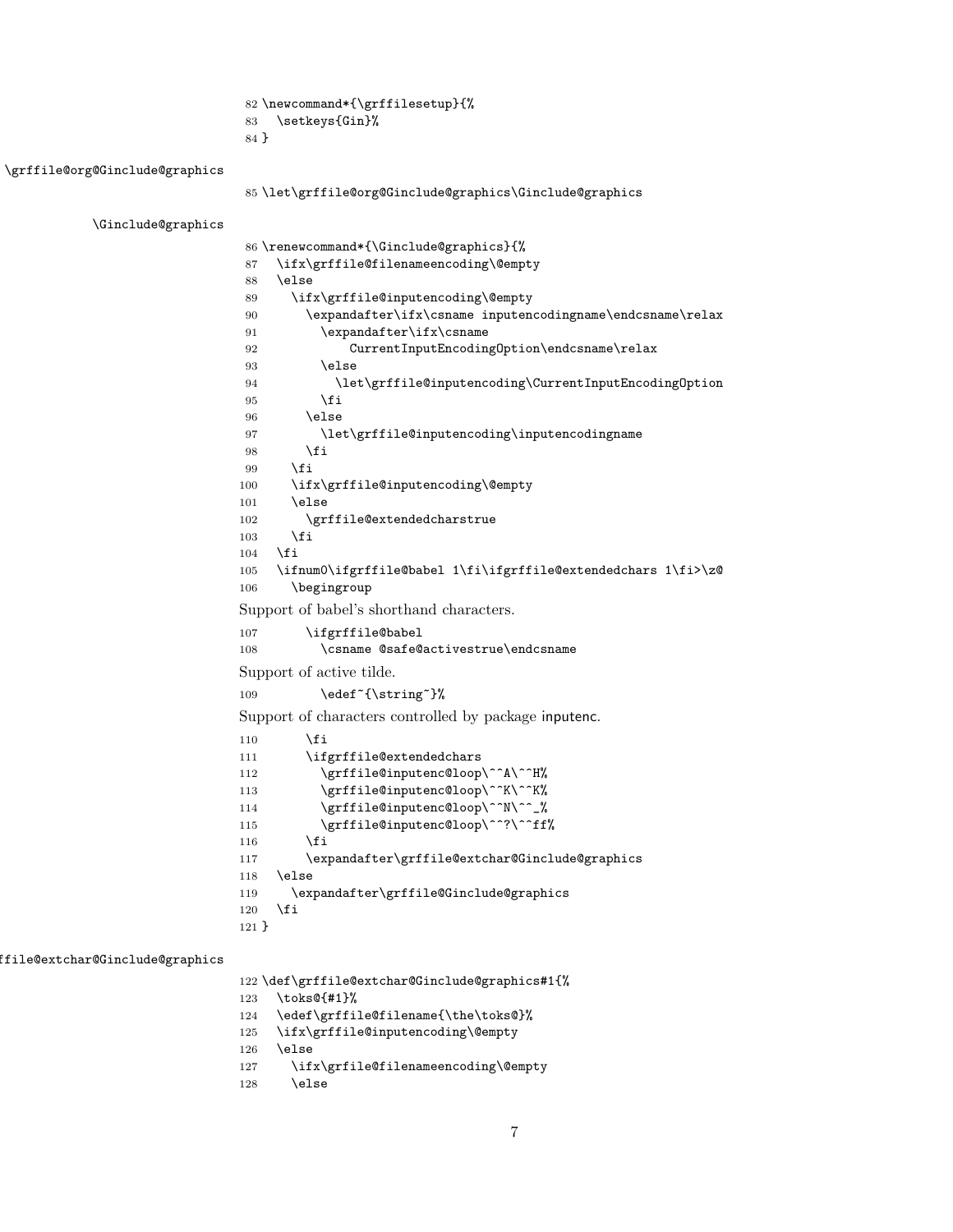```
129 \ifx\grffile@inputencoding\grffile@filenameencoding
130 \else
131 \expandafter\ifx\csname StringEncodingConvert\endcsname\relax
132 \PackageError{grffile}{%
133 Package 'stringenc' is not loaded,\MessageBreak
134 conting file name conversion%
135 }\@ehc
136 \else
137 \StringEncodingConvert\grffile@temp\grffile@filename
138 \grffile@inputencoding\grffile@filenameencoding
139 \StringEncodingSuccessFailure{%
140 \let\grffile@filename\grffile@temp
141 }{%
142 \PackageError{grffile}{%
143 Filename conversion failed%
144    }\@ehc
145 }%
146 \fi
147 \fi
148 \fi
149 \overrightarrow{fi}150 % \toks@\expandafter{\grffile@filename}%
151 \edef\x{\endgroup
152 % \noexpand\grffile@Ginclude@graphics{\the\toks@}%
153 \noexpand\grffile@Ginclude@graphics{\grffile@filename}%
154 }%
155 \quad \{x156 }
```
#### <span id="page-7-19"></span>\grffile@inputenc@loop

<span id="page-7-31"></span><span id="page-7-30"></span><span id="page-7-18"></span><span id="page-7-15"></span><span id="page-7-14"></span><span id="page-7-6"></span> \def\grffile@inputenc@loop#1#2{% \count@='#1\relax

<span id="page-7-29"></span><span id="page-7-23"></span><span id="page-7-5"></span> \loop \begingroup 161 \uccode'\"=\count@ \uppercase{% 163 \endgroup 164 \edef<sup>~{\string~}%</sup> }% \ifnum\count@<'#2\relax 167 \advance\count@\@ne \repeat }

<span id="page-7-27"></span><span id="page-7-7"></span><span id="page-7-2"></span>Support for option space

#### <span id="page-7-20"></span>\grffile@space@getbase

<span id="page-7-22"></span><span id="page-7-21"></span><span id="page-7-11"></span><span id="page-7-10"></span><span id="page-7-9"></span><span id="page-7-4"></span><span id="page-7-3"></span> \def\grffile@space@getbase#1{% \edef\grffile@tempa{% 172 \def\noexpand\@tempa####1#1\noexpand\@nil{% 173 \def\noexpand\Gin@base{####1}% }% }% \grffile@IfFileExists{\filename@area\filename@base#1}{% \grffile@tempa \expandafter\@tempa\grffile@file@found\@nil \edef\Gin@ext{#1}% }{%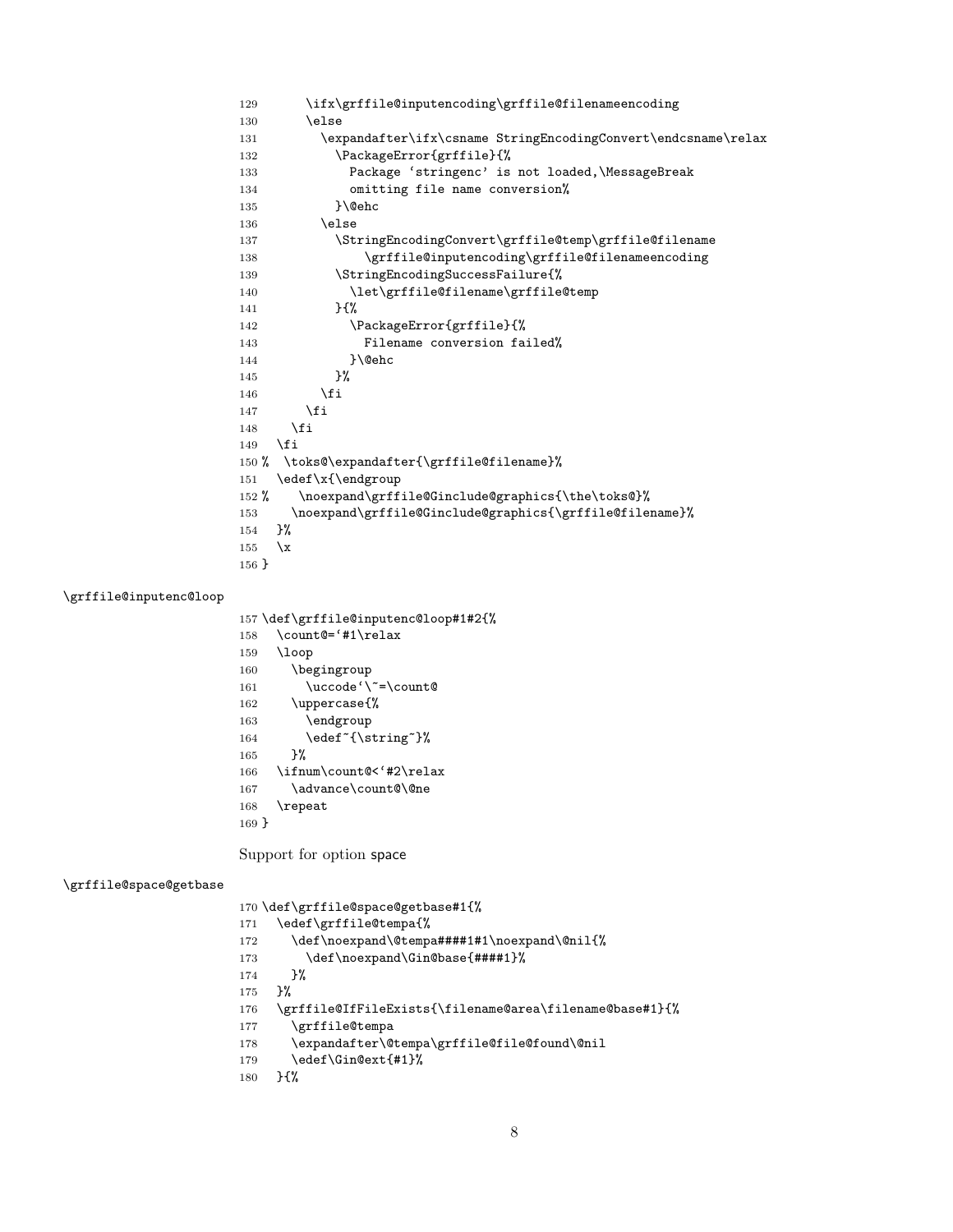<span id="page-8-12"></span>

| 181 P <sup>2</sup><br>$182$ }                                                                                                              |
|--------------------------------------------------------------------------------------------------------------------------------------------|
| 183 \begingroup\expandafter\expandafter\expandafter\endgroup<br>184 \expandafter\ifx\csname pdf@filesize\endcsname\relax<br>$185$ \ifxetex |

#### <span id="page-8-26"></span>\grffile@XeTeX@IfFileExists

<span id="page-8-29"></span><span id="page-8-8"></span><span id="page-8-7"></span><span id="page-8-6"></span><span id="page-8-5"></span><span id="page-8-4"></span><span id="page-8-1"></span>

| 186 | \long\def\grffile@XeTeX@IfFileExists#1{% |
|-----|------------------------------------------|
| 187 | \openin\@inputcheck"#1" %                |
| 188 | \ifeof\@inputcheck                       |
| 189 | \closein\@inputcheck                     |
| 190 | \expandafter\@secondoftwo                |
| 191 | \else                                    |
| 192 | \closein\@inputcheck                     |
| 193 | \expandafter\@firstoftwo                 |
| 194 | \fi                                      |
| 195 | ጉ%                                       |
|     |                                          |

#### <span id="page-8-27"></span><span id="page-8-24"></span><span id="page-8-22"></span>\grffile@IfFileExists

<span id="page-8-28"></span><span id="page-8-23"></span><span id="page-8-13"></span><span id="page-8-11"></span><span id="page-8-10"></span><span id="page-8-9"></span><span id="page-8-3"></span><span id="page-8-2"></span><span id="page-8-0"></span>

|                        | 196 | \long\def\grffile@IfFileExists#1{%                    |
|------------------------|-----|-------------------------------------------------------|
|                        | 197 | \grffile@XeTeX@IfFileExists{#1}{%                     |
|                        | 198 | \edef\grffile@file@found{#1}%                         |
|                        | 199 | <b>\@firstoftwo</b>                                   |
|                        | 200 | $H^{\prime\prime}$                                    |
|                        | 201 | \let\reserved@a\@secondoftwo                          |
|                        | 202 | \ifx\input@path\@undefined                            |
|                        | 203 | \else                                                 |
|                        | 204 | \expandafter\@tfor\expandafter\reserved@b\expandafter |
|                        | 205 | :\expandafter=\input@path\do{%                        |
|                        | 206 | \grffile@XeTeX@IfFileExists{\reserved@b#1}{%          |
|                        | 207 | \edef\grffile@file@found{\reserved@b#1}%              |
|                        | 208 | \let\reserved@a\@firstoftwo                           |
|                        | 209 | \iftrue\@break@tfor\fi                                |
|                        | 210 | }{}%                                                  |
|                        | 211 | }‰                                                    |
|                        | 212 | \fi                                                   |
|                        | 213 | \reserved@a                                           |
|                        | 214 | }%                                                    |
|                        | 215 | }%                                                    |
| \grffile@org@Gread@QTm |     | Patch \Gread@QTm of xetex.def.                        |
|                        | 216 | \def\grffile@org@Gread@QTm#1{%                        |
|                        | 217 | \IfFileExists{\Gin@base.bb}{%                         |
|                        | 218 | \Gread@eps{\Gin@base.bb}%                             |
|                        | 219 | $H^{\prime\prime}$                                    |
|                        | 220 | \G@measure@QTm{\Gin@base}{\Gin@ext}%                  |
|                        | 221 | 3%                                                    |
|                        | 222 | }‰                                                    |
|                        | 223 | \ifx\Gread@QTm\grffile@org@Gread@QTm                  |
| \Gread@QTm             |     |                                                       |
|                        |     |                                                       |

### <span id="page-8-30"></span><span id="page-8-25"></span><span id="page-8-21"></span><span id="page-8-17"></span><span id="page-8-16"></span> $\Gamma$

<span id="page-8-20"></span><span id="page-8-19"></span><span id="page-8-18"></span><span id="page-8-15"></span><span id="page-8-14"></span>

| 224 | \def\Gread@OTm#1{%                    |
|-----|---------------------------------------|
| 225 | \grffile@IfFileExists{\Gin@base.bb}{% |
| 226 | \Gread@eps{\Gin@base.bb}%             |
| 227 | ን የእ                                  |
| 228 | \G@measure@QTm{\Gin@base}{\Gin@ext}%  |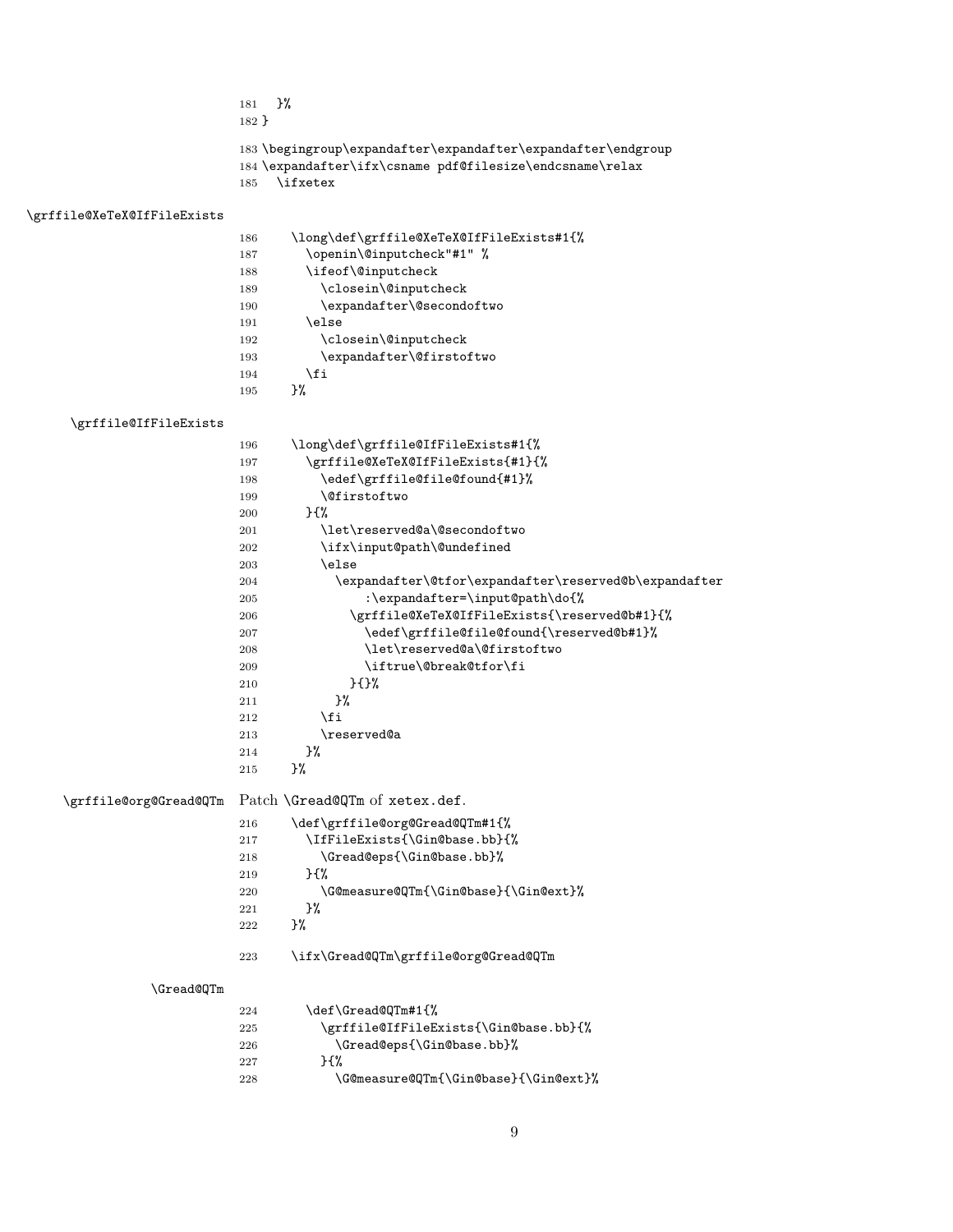<span id="page-9-10"></span><span id="page-9-6"></span><span id="page-9-1"></span>

| ጉ%                                                       |
|----------------------------------------------------------|
| ጉ%                                                       |
| \PackageInfo{grffile}{\string\Gread@QTm\space patched}%  |
| \else                                                    |
| \begingroup\expandafter\expandafter\expandafter\endgroup |
| \expandafter\ifx\csname Gread@QTm\endcsname\relax        |
| \@ifpackagelater{graphics}{2017/06/01}                   |
| ብ የ                                                      |
| £%                                                       |
| \PackageWarning{grffile}{%                               |
| \string\Gread@QTm\space of xetex.def not found%          |
| }‰                                                       |
| ጉ%                                                       |
| \else                                                    |
|                                                          |

### <span id="page-9-17"></span>\grffile@org@Gread@QTm

<span id="page-9-24"></span><span id="page-9-13"></span><span id="page-9-12"></span><span id="page-9-11"></span>

| \let\grffile@org@Gread@QTm\Gread@QTm<br>243<br><b>\Gread@QTm</b><br>\def\Gread@QTm#1{%<br>244<br>\let\grffile@saved@IfFileExists\IfFileExists<br>245<br>\let\IfFileExists\grffile@IfFileExists<br>246<br>\grffile@org@GreadQTm{#1}%<br>247<br>\let\IfFileExists\grffile@saved@IfFileExists<br>248<br>ን%<br>249<br>\fi<br>250 | ,,,,,,,,,,, |  |
|------------------------------------------------------------------------------------------------------------------------------------------------------------------------------------------------------------------------------------------------------------------------------------------------------------------------------|-------------|--|
|                                                                                                                                                                                                                                                                                                                              |             |  |
|                                                                                                                                                                                                                                                                                                                              |             |  |
|                                                                                                                                                                                                                                                                                                                              |             |  |
|                                                                                                                                                                                                                                                                                                                              |             |  |
|                                                                                                                                                                                                                                                                                                                              |             |  |
|                                                                                                                                                                                                                                                                                                                              |             |  |
|                                                                                                                                                                                                                                                                                                                              |             |  |
|                                                                                                                                                                                                                                                                                                                              |             |  |
|                                                                                                                                                                                                                                                                                                                              |             |  |

<span id="page-9-20"></span><span id="page-9-19"></span><span id="page-9-18"></span><span id="page-9-14"></span>251  $\overline{f}$ 

### <span id="page-9-16"></span>\grffile@org@Gread@eps

<span id="page-9-27"></span><span id="page-9-26"></span><span id="page-9-25"></span><span id="page-9-23"></span><span id="page-9-22"></span><span id="page-9-21"></span><span id="page-9-15"></span><span id="page-9-9"></span><span id="page-9-8"></span><span id="page-9-7"></span><span id="page-9-5"></span><span id="page-9-4"></span><span id="page-9-3"></span><span id="page-9-2"></span><span id="page-9-0"></span>

| 252 | \let\grffile@org@Gread@eps\Gread@eps                                  |
|-----|-----------------------------------------------------------------------|
| 253 | \def\grffile@temp#1\immediate\openin#2 #3\grffile@nil#4\grffile@NIL{% |
| 254 | \begingroup                                                           |
| 255 | \toks@{#2}%                                                           |
| 256 | \edef\grffile@temp{\the\toks@}%                                       |
| 257 | \def\grffile@test{\@inputcheck####1}%                                 |
| 258 | \ifx\grffile@temp\grffile@test                                        |
| 259 | \expandafter\@firstoftwo                                              |
| 260 | \else                                                                 |
| 261 | \expandafter\@secondoftwo                                             |
| 262 | \fi                                                                   |
| 263 | £%                                                                    |
| 264 | \toks@{%                                                              |
| 265 | #1%                                                                   |
| 266 | \immediate\openin\@inputcheck"##1"\relax                              |
| 267 | #3%                                                                   |
| 268 | 3%                                                                    |
| 269 | \expandafter\endgroup                                                 |
| 270 | \expandafter\def\expandafter\Gread@eps                                |
| 271 | \expandafter##\expandafter1\expandafter{%                             |
| 272 | \the\toks@                                                            |
| 273 | }%                                                                    |
| 274 | \PackageInfo{grffile}{%                                               |
| 275 | \string\Gread@eps\space patched%                                      |
| 276 | }%                                                                    |
| 277 | ን ና‰                                                                  |
| 278 | \@ifpackagelater{graphics}{2017/06/01}                                |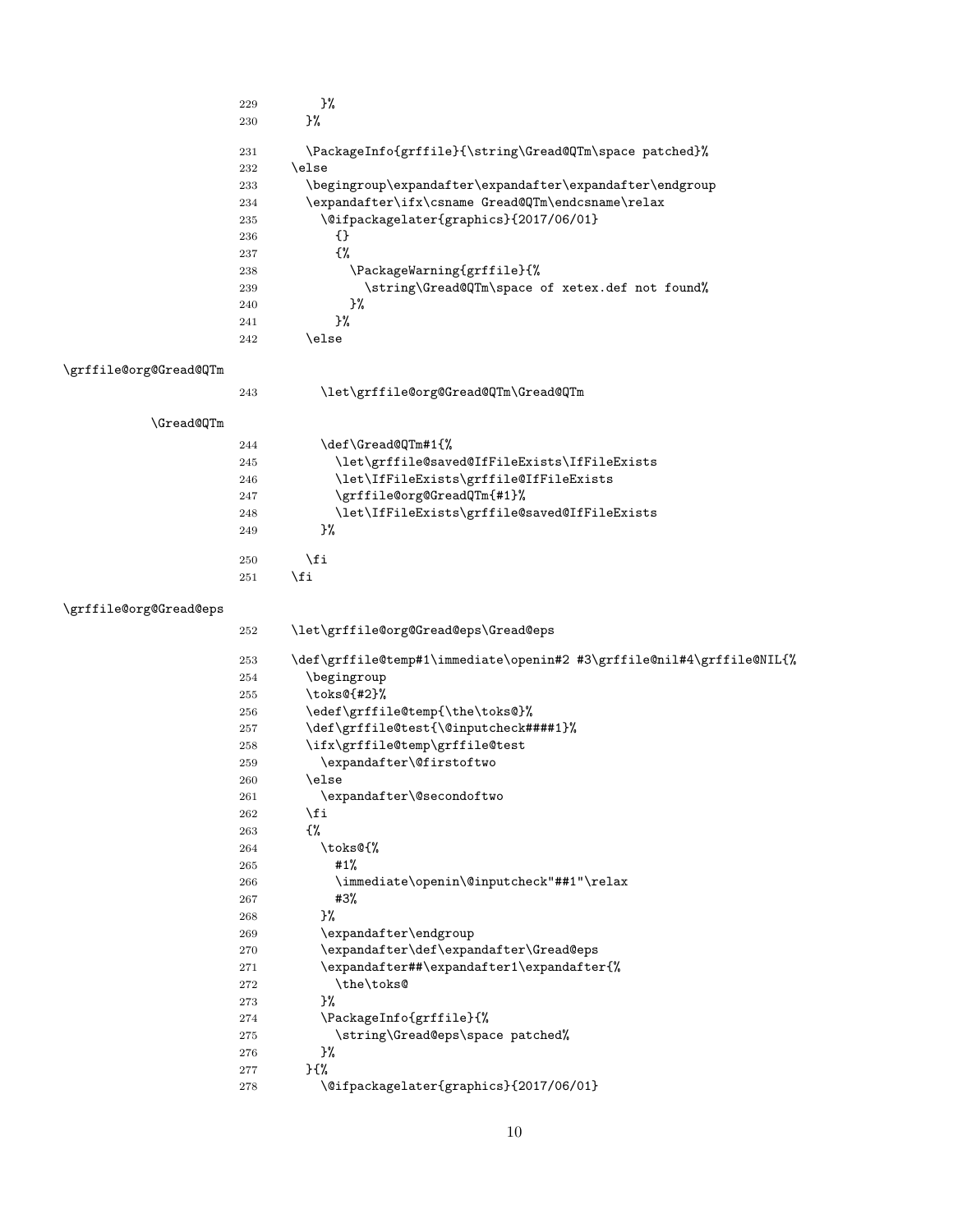<span id="page-10-25"></span><span id="page-10-19"></span><span id="page-10-13"></span><span id="page-10-12"></span> {}<br>280 {%} 281 \PackageWarning{grffile}{% Unsupported \string\Gread@eps\space not patched% }% 284 }%  $\begin{array}{ll} 285 & \texttt{\char'136} \\ 286 & \texttt{\char'136} \\ \end{array}$  ${\bf 286}$  }% \expandafter\grffile@temp\Gread@eps{#1}\grffile@nil \immediate\openin{} \grffile@nil\grffile@NIL \else \begingroup \let\on@line\@empty \PackageInfo{grffile}{% \string\grffile@IfFileExists\space without space support,% \MessageBreak because pdfTeX's \string\pdffilesize\space is not available% \MessageBreak or XeTeX is not running% }%  $\qquad$   $\qquad$   $\qquad$ 

#### <span id="page-10-17"></span>\grffile@IfFileExists

<span id="page-10-26"></span><span id="page-10-24"></span><span id="page-10-23"></span><span id="page-10-22"></span><span id="page-10-20"></span><span id="page-10-16"></span><span id="page-10-15"></span><span id="page-10-5"></span><span id="page-10-3"></span><span id="page-10-2"></span><span id="page-10-1"></span>

| 301 | \long\def\grffile@IfFileExists#1{% |
|-----|------------------------------------|
| 302 | \IfFileExists{#1}{%                |
| 303 | \let\grffile@IFE@next\@firstoftwo  |
| 304 | ንብሂ                                |
| 305 | \let\grffile@file@found\@filef@und |
| 306 | \let\grffile@IFE@next\@secondoftwo |
| 307 | ጉ%                                 |
| 308 | \grffile@IFE@next                  |
| 309 | ጉ%                                 |
|     |                                    |
| 310 | \fi                                |
|     | $311$ \else                        |

#### <span id="page-10-18"></span>\grffile@IfFileExists

<span id="page-10-27"></span><span id="page-10-21"></span><span id="page-10-14"></span><span id="page-10-11"></span><span id="page-10-10"></span><span id="page-10-9"></span><span id="page-10-8"></span><span id="page-10-7"></span><span id="page-10-6"></span><span id="page-10-4"></span><span id="page-10-0"></span>

| 312 | \long\def\grffile@IfFileExists#1{%                              |
|-----|-----------------------------------------------------------------|
| 313 | \expandafter\expandafter\expandafter                            |
| 314 | \ifx\expandafter\expandafter\expandafter\\\pdf@filesize{#1}\\%\ |
| 315 | \let\reserved@a\@secondoftwo                                    |
| 316 | \ifx\input@path\@undefined                                      |
| 317 | \else                                                           |
| 318 | \expandafter\@tfor\expandafter\reserved@b\expandafter           |
| 319 | :\expandafter=\input@path\do{%                                  |
| 320 | \expandafter\expandafter\expandafter                            |
| 321 | \ifx\expandafter\expandafter\expandafter                        |
| 322 | \\\pdf@filesize{\reserved@b#1}\\%                               |
| 323 | \else                                                           |
| 324 | \edef\grffile@file@found{\reserved@b#1}%                        |
| 325 | \let\reserved@a\@firstoftwo                                     |
| 326 | <b>\@break@tfor</b>                                             |
| 327 | \fi                                                             |
| 328 | ጉ%                                                              |
| 329 | \fi                                                             |
| 330 | \expandafter\reserved@a                                         |
| 331 | \else                                                           |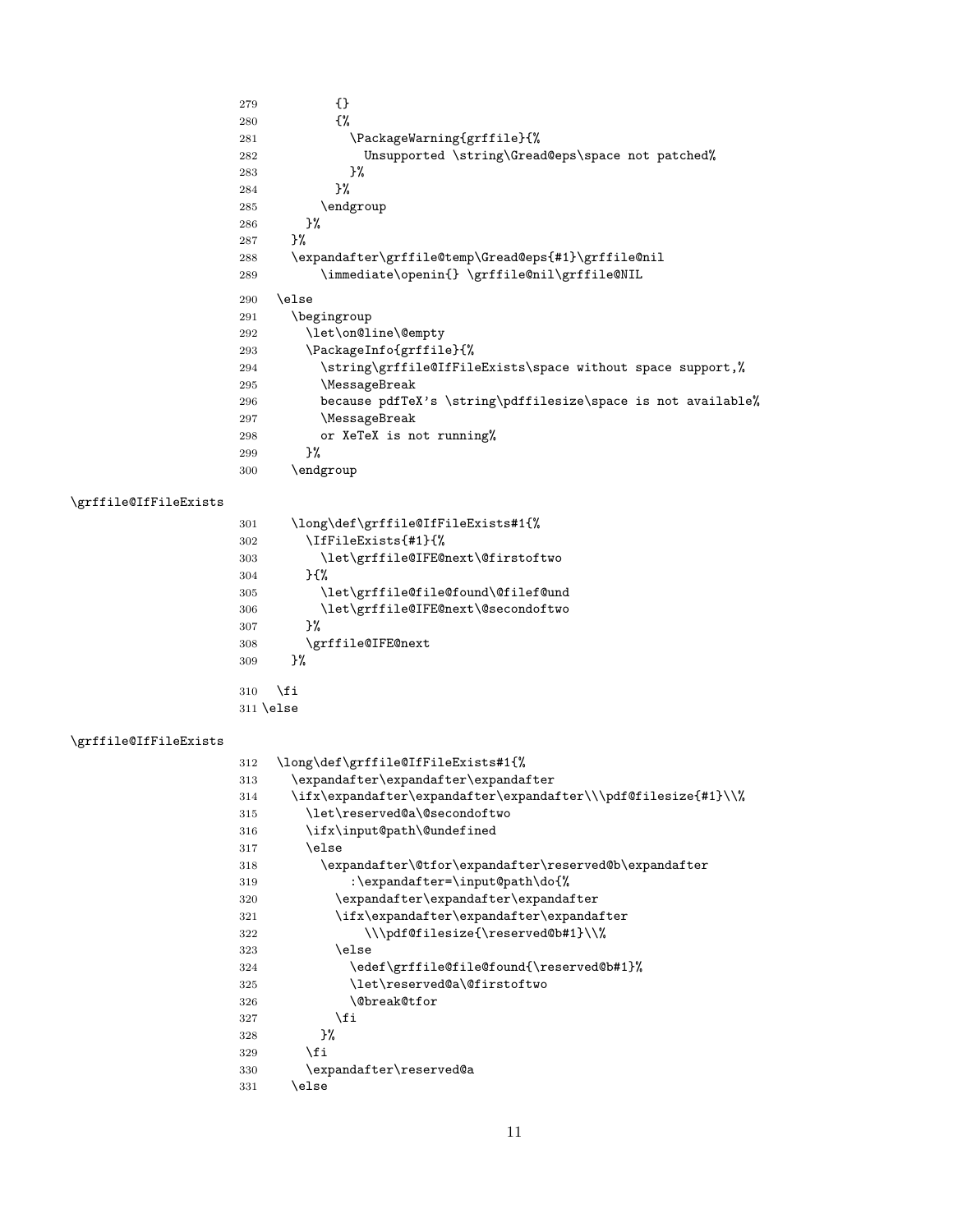```
332 \edef\grffile@file@found{#1}%
333 \expandafter\@firstoftwo
334 \fi
335 }%
```
\fi

#### <span id="page-11-25"></span>\grffile@Ginclude@graphics

<span id="page-11-32"></span><span id="page-11-31"></span><span id="page-11-21"></span><span id="page-11-20"></span><span id="page-11-0"></span>

|                                 | 337 \def\grffile@Ginclude@graphics#1{%       |
|---------------------------------|----------------------------------------------|
| 338                             | \begingroup                                  |
| 339                             | \ifgrffile@space                             |
| 340                             | \let\Gin@getbase\grffile@space@getbase       |
| 341                             | \fi                                          |
| 342                             | \ifgrffile@multidot                          |
| 343                             | \let\filename@base\@empty                    |
| 344                             | \let\filename@simple\grffile@filename@simple |
| 345                             | \fi                                          |
| 346                             | \grffile@org@Ginclude@graphics{#1}%          |
| 347                             | \endgroup                                    |
| $348 \frac{\text{}}{\text{}}\%$ |                                              |

#### <span id="page-11-24"></span>\grffile@filename@simple

<span id="page-11-30"></span><span id="page-11-17"></span><span id="page-11-12"></span><span id="page-11-11"></span><span id="page-11-3"></span><span id="page-11-2"></span>

|         | 349 \def\grffile@filename@simple#1.#2\\{% |
|---------|-------------------------------------------|
| 350     | \ifx\\#2\\%                               |
| 351     | \def\filename@base{#1}%                   |
| 352     | \let\filename@ext\relax                   |
| 353     | \else                                     |
| 354     | \def\filename@base{}%                     |
| 355     | \grffile@analyze@ext{#1}.{#2}\\%          |
| 356     | \fi                                       |
| $357$ } |                                           |

#### <span id="page-11-22"></span>\grffile@analyze@ext

```
358 \def\grffile@analyze@ext#1.#2\\{%
359 \let\grffile@next\relax
360 \ifx\\#2\\%
361 \edef\filename@base{\filename@base#1}%
362 \let\filename@ext\relax
363 \def\grffile@next{\grffile@try@extlist}%
364 \else
365 \edef\filename@base{\filename@base #1}%
366 \edef\filename@ext{\filename@dot#2\\}%
367 \expandafter\ifx\csname Gin@rule@.\filename@ext\endcsname\relax
368 \edef\filename@base{\filename@base.}%
369 \def\grffile@next{\grffile@analyze@ext#2\\}%
370 \else
371 \grffile@IfFileExists{\filename@area\filename@base.\filename@ext}{%
372 % success
373 }{%
374 \edef\filename@base{\filename@base.\filename@ext}%
375 \let\filename@ext\relax
376 \def\grffile@next{\grffile@try@extlist}%
377 }%
378 \fi
379 \fi
380 \grffile@next
381 }
```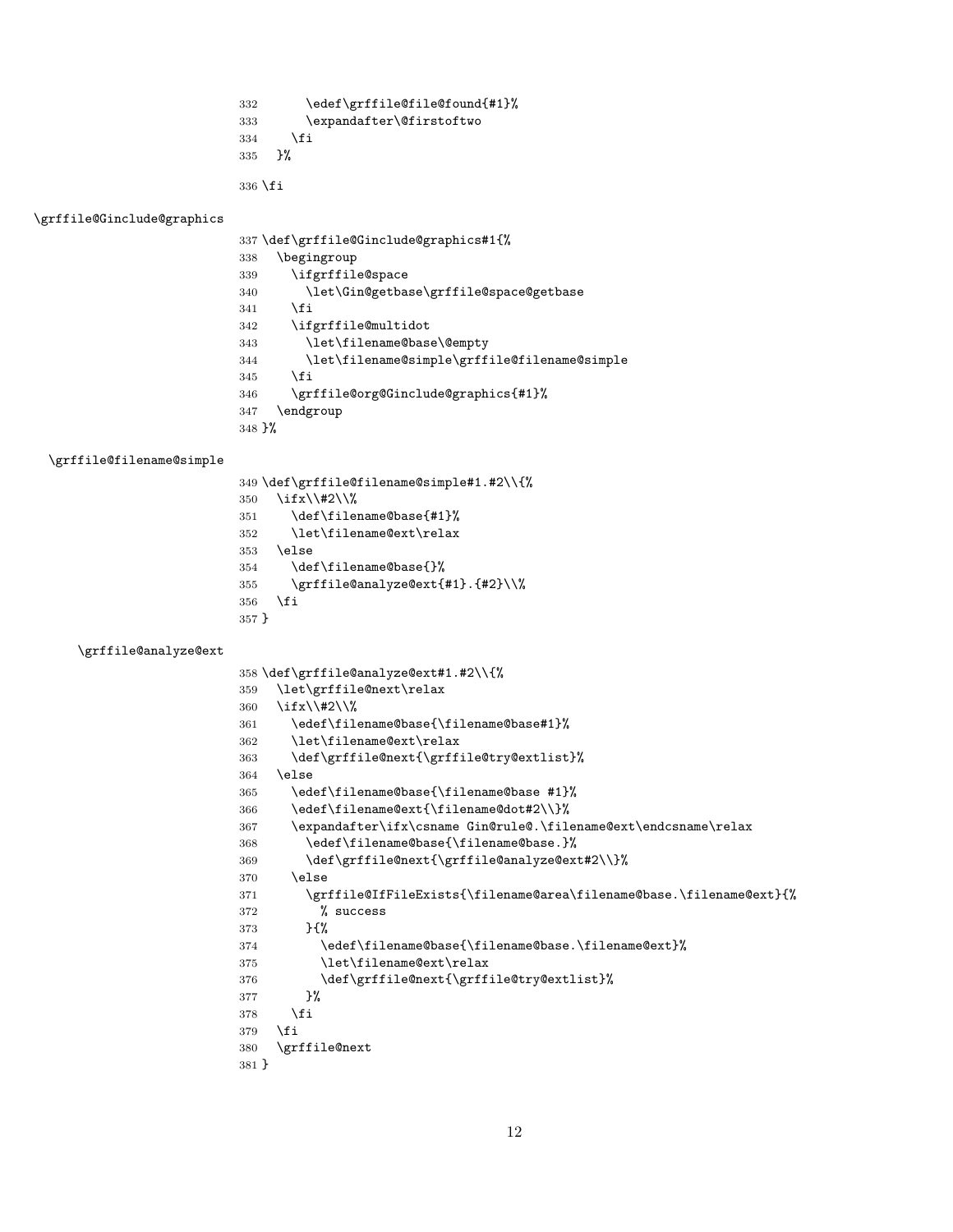#### <span id="page-12-23"></span>\grffile@try@extlist

```
382 \def\grffile@try@extlist{%
383 \@for\grffile@temp:=\Gin@extensions\do{%
384 \grffile@IfFileExists{\filename@area\filename@base\grffile@temp}{%
385 \ifx\filename@ext\relax
386 \edef\filename@ext{\expandafter\@gobble\grffile@temp\@empty}%
387 \fi
388 }{}%
389 }%
390 \ifx\filename@ext\relax
391 \expandafter\let\expandafter\filename@base\expandafter\@empty
392 \expandafter\grffile@use@last@ext\filename@base.\\%
393 \fi
394 }
```
#### <span id="page-12-24"></span>\grffile@use@last@ext

```
395 \def\grffile@use@last@ext#1.#2\\{%
396 \ifx\\#2\\%
397 \edef\filename@base{\expandafter\filename@dot\filename@base\\}%
398 \def\filename@ext{#1}%
399 \expandafter\@gobble
400 \else
401 \edef\filename@base{\filename@base#1.}%
402 \expandafter\@firstofone
403 \fi
404 {%
405 \grffile@use@last@ext#2\\%
406 }%
407 }
```
<span id="page-12-11"></span><span id="page-12-4"></span>Print current option setting

#### <span id="page-12-19"></span>\grffile@option@status

<span id="page-12-25"></span><span id="page-12-22"></span><span id="page-12-21"></span><span id="page-12-20"></span><span id="page-12-13"></span><span id="page-12-12"></span><span id="page-12-3"></span><span id="page-12-2"></span>

| 408 \def\grffile@option@status#1{%                                  |  |  |
|---------------------------------------------------------------------|--|--|
| \begingroup<br>409                                                  |  |  |
| \let\on@line\@empty<br>410                                          |  |  |
| \PackageInfo{grffile}{%<br>411                                      |  |  |
| Option '#1' is %<br>412                                             |  |  |
| \expandafter\ifx\csname ifgrffile@#1\expandafter\endcsname<br>413   |  |  |
| \csname iftrue\endcsname<br>414                                     |  |  |
| set to 'true'%<br>415                                               |  |  |
| \else<br>416                                                        |  |  |
| \expandafter\ifx\csname grffile@#1@disabled\endcsname\@empty<br>417 |  |  |
| not available%<br>418                                               |  |  |
| \else<br>419                                                        |  |  |
| set to 'false'%<br>420                                              |  |  |
| \fi<br>421                                                          |  |  |
| \fi<br>422                                                          |  |  |
| }‰<br>423                                                           |  |  |
| \endgroup<br>424                                                    |  |  |
| $425$ }                                                             |  |  |
| 426 \grffile@option@status{multidot}                                |  |  |
| 427 \grffile@option@status{extendedchars}                           |  |  |
|                                                                     |  |  |
| 428 \grffile@option@status{space}                                   |  |  |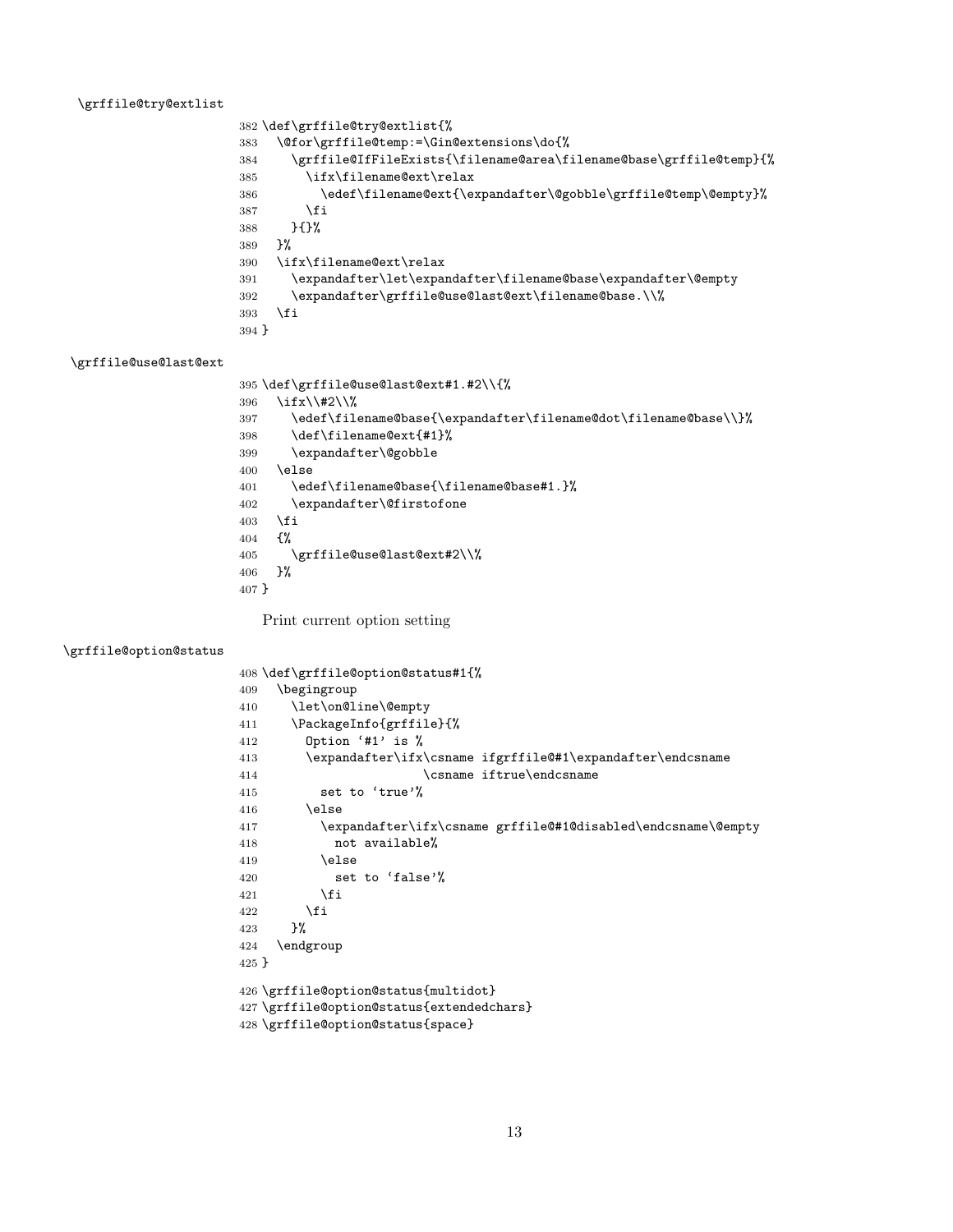#### <span id="page-13-0"></span>2.5 Fix \Gin@ii of package graphicx

If the image file name contains the hash character macro \Gin@ii of package graphicx breaks.

#### <span id="page-13-25"></span>\grffile@Gin@ii@graphicx

```
429 \def\grffile@Gin@ii@graphicx[#1]#2{%
430 \def\@tempa{[}%
431 \def\@tempb{#2}%
432 \ifx\@tempa\@tempb
433 \def\@tempa{\Gin@iii[#1][}% hash-ok
434 \expandafter\@tempa
435 \else
436 \begingroup
437 \@tempswafalse
438 \toks@{\Ginclude@graphics{#2}}%
439 \setkeys{Gin}{#1}%
440 \Gin@esetsize
441 \the\toks@
442 \endgroup
443 \fi
```
<span id="page-13-28"></span><span id="page-13-26"></span><span id="page-13-20"></span><span id="page-13-15"></span><span id="page-13-11"></span>}

#### <span id="page-13-24"></span>\grffile@Gin@ii@fixed

- \def\grffile@Gin@ii@fixed[#1]#2{%
- <span id="page-13-5"></span>\def\@tempa{[}%
- \begingroup
- <span id="page-13-30"></span>\toks@={#2}%
- <span id="page-13-10"></span>\edef\@tempb{\the\toks@}%
- \expandafter\endgroup
- <span id="page-13-6"></span>\ifx\@tempa\@tempb
- <span id="page-13-7"></span>\def\@tempa{\Gin@iii[#1][}% hash-ok
- <span id="page-13-8"></span>\expandafter\@tempa
- \else
- \begingroup
- <span id="page-13-12"></span>\@tempswafalse
- <span id="page-13-21"></span>\toks@{\Ginclude@graphics{#2}}%
- <span id="page-13-27"></span>458 \setkeys{Gin}{#1}%
- <span id="page-13-16"></span>459 \Gin@esetsize
- <span id="page-13-29"></span>\the\toks@
- \endgroup
- \fi
- }

#### <span id="page-13-22"></span>\grffile@Fix@Gin@ii

```
464 \def\grffile@Fix@Gin@ii{%
465 \let\Gin@ii\grffile@Gin@ii@fixed
466 \begingroup
467 \escapechar=92 %
468 \PackageInfo{grffile}{\string\Gin@ii\space of package 'graphicx' fixed}%
469 \endgroup
470 }
471 \ifx\Gin@ii\grffile@Gin@ii@graphicx
472 \grffile@Fix@Gin@ii
473 \else
474 \AtBeginDocument{\grffile@Fix@Gin@ii}%
475 \fi
```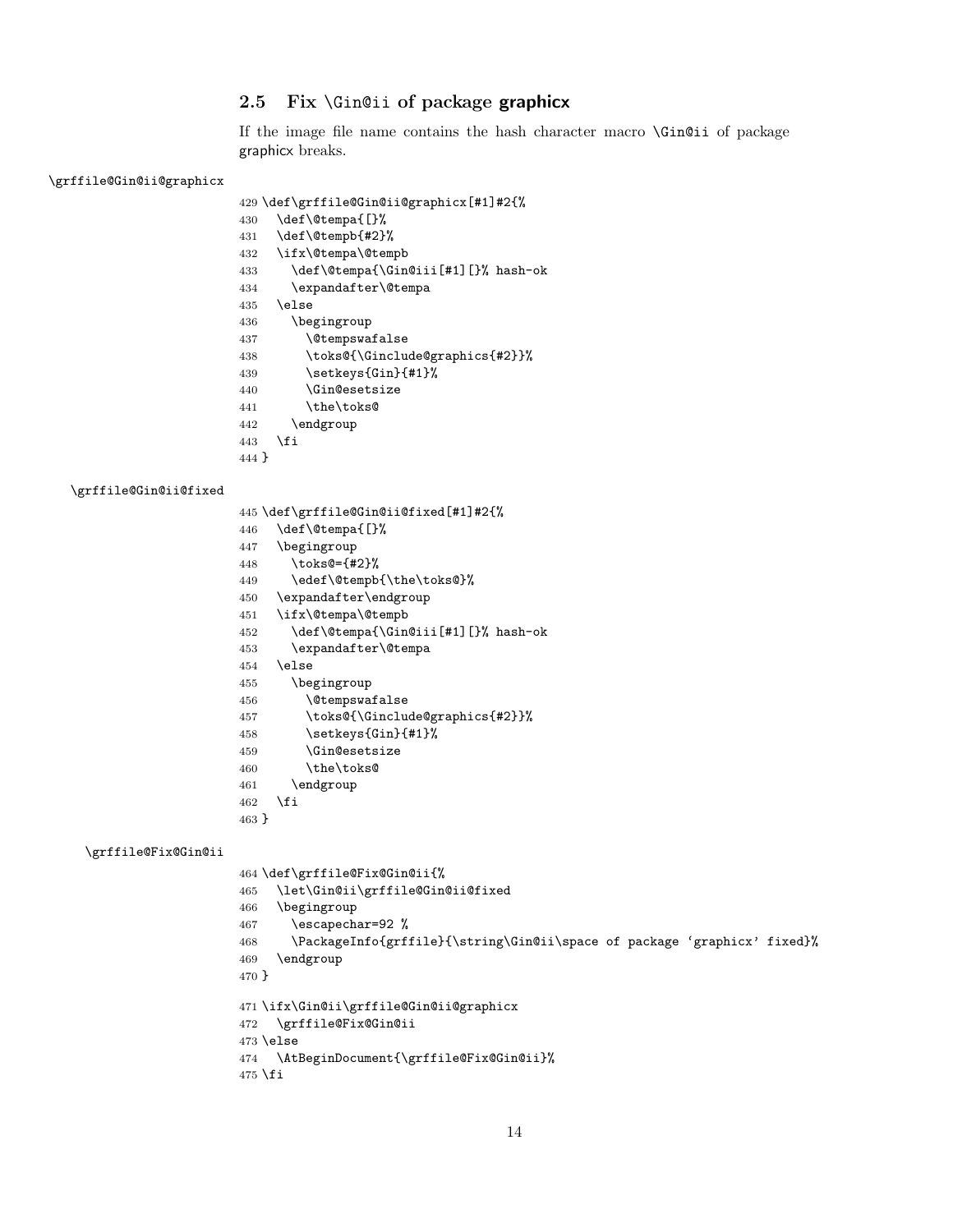<span id="page-14-11"></span>\grffile@RestoreCatcodes

 $477 \langle$ /package)

### <span id="page-14-0"></span>3 Test

#### <span id="page-14-1"></span>3.1 Multidot with default rule

```
478 \langle*test1\rangle479 \NeedsTeXFormat{LaTeX2e}
480 \documentclass{article}
481 \usepackage{filecontents}
482 % file grffile-test.mp:
483 % beginfig(1);
484 % draw fullcircle scaled 2cm withpen pencircle scaled 2mm;
485 % endfig;
486 % end
487 \begin{filecontents*}{grffile-test.1}
488 %!PS
489 %%BoundingBox: -32 -32 32 32
490 %%Creator: MetaPost
491 %%CreationDate: 2004.06.16:1257
492 %%Pages: 1
493 %%EndProlog
494 %%Page: 1 1
495 0 5.66928 dtransform truncate idtransform setlinewidth pop [] 0 setdash
496 1 setlinejoin 10 setmiterlimit
497 newpath 28.34645 0 moveto
498 28.34645 7.51828 25.35938 14.72774 20.04356 20.04356 curveto
499 14.72774 25.35938 7.51828 28.34645 0 28.34645 curveto
500 -7.51828 28.34645 -14.72774 25.35938 -20.04356 20.04356 curveto
501 -25.35938 14.72774 -28.34645 7.51828 -28.34645 0 curveto
502 -28.34645 -7.51828 -25.35938 -14.72774 -20.04356 -20.04356 curveto
503 -14.72774 -25.35938 -7.51828 -28.34645 0 -28.34645 curveto
504 7.51828 -28.34645 14.72774 -25.35938 20.04356 -20.04356 curveto
505 25.35938 -14.72774 28.34645 -7.51828 28.34645 0 curveto closepath stroke
506 showpage
507 %%EOF
508 \end{filecontents*}
509 \usepackage{graphicx}
510 \usepackage[multidot]{grffile}[2008/10/13]
511 \DeclareGraphicsRule{*}{mps}{*}{} % for pdflatex
512 \begin{document}
513 \includegraphics{grffile-test.1}
514 \end{document}
515 \langle /test1 \rangle
```
### <span id="page-14-16"></span><span id="page-14-15"></span><span id="page-14-12"></span><span id="page-14-10"></span><span id="page-14-9"></span><span id="page-14-7"></span><span id="page-14-6"></span><span id="page-14-2"></span>4 Installation

#### <span id="page-14-3"></span>4.1 Download

**Package.** This package is available on  $CTAN^1$  $CTAN^1$ :

[CTAN:macros/latex/contrib/grffile/grffile.dtx](http://ctan.org/pkg/macros/latex/contrib/grffile/grffile.dtx) The source file.

[CTAN:macros/latex/contrib/grffile/grffile.pdf](http://ctan.org/pkg/macros/latex/contrib/grffile/grffile.pdf) Documentation.

<span id="page-14-4"></span><http://ctan.org/pkg/grffile>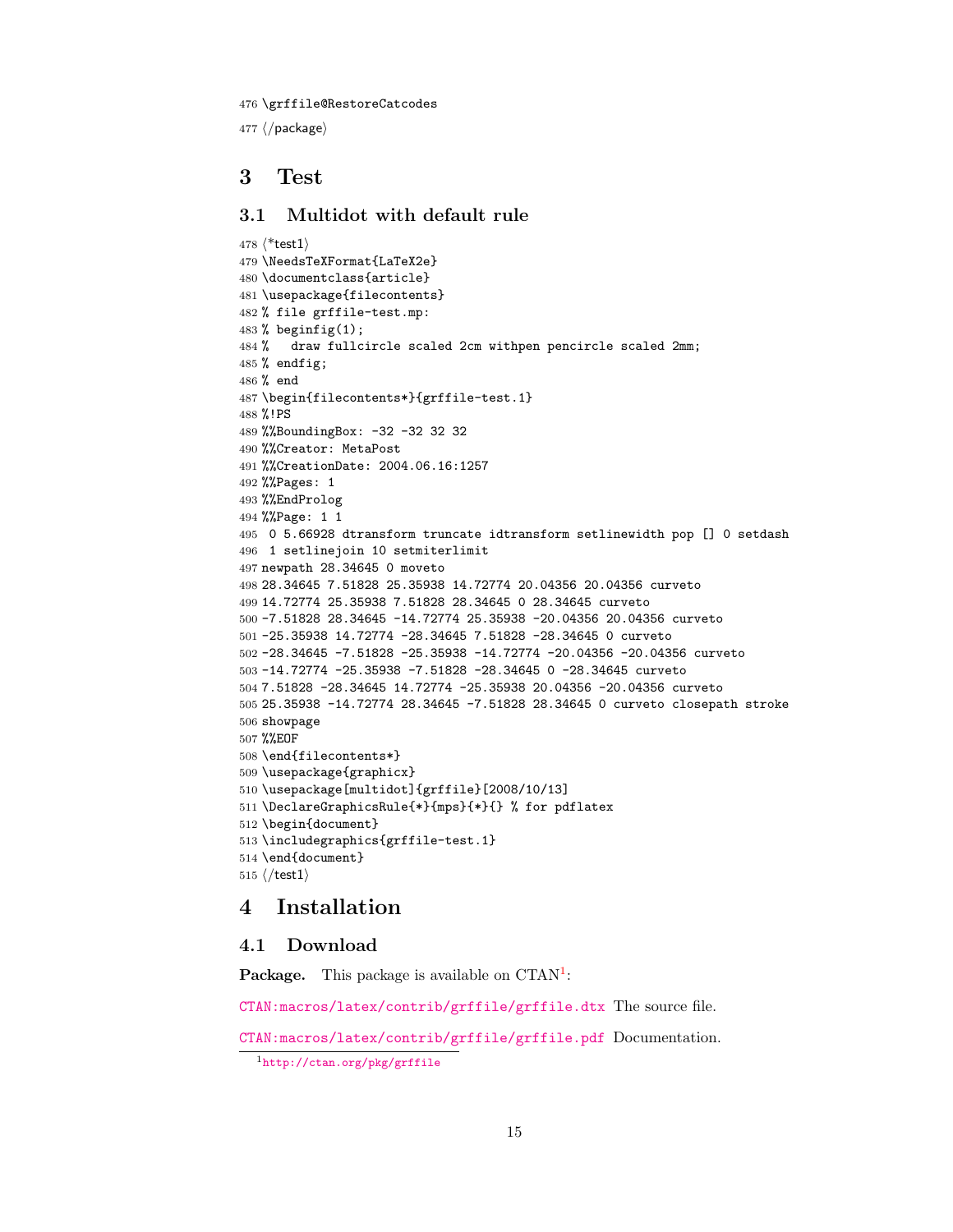Bundle. All the packages of the bundle 'oberdiek' are also available in a TDS compliant ZIP archive. There the packages are already unpacked and the documentation files are generated. The files and directories obey the TDS standard.

[CTAN:install/macros/latex/contrib/grffile.tds.zip](http://ctan.org/pkg/install/macros/latex/contrib/grffile.tds.zip)

TDS refers to the standard "A Directory Structure for TEX Files" ([CTAN:tds/](http://ctan.org/pkg/tds/tds.pdf) [tds.pdf](http://ctan.org/pkg/tds/tds.pdf)). Directories with texmf in their name are usually organized this way.

#### <span id="page-15-0"></span>4.2 Bundle installation

Unpacking. Unpack the oberdiek.tds.zip in the TDS tree (also known as texmf tree) of your choice. Example (linux):

unzip oberdiek.tds.zip -d "/texmf

Script installation. Check the directory TDS:scripts/oberdiek/ for scripts that need further installation steps. Package attachfile2 comes with the Perl script pdfatfi.pl that should be installed in such a way that it can be called as pdfatfi. Example (linux):

chmod +x scripts/oberdiek/pdfatfi.pl cp scripts/oberdiek/pdfatfi.pl /usr/local/bin/

#### <span id="page-15-1"></span>4.3 Package installation

Unpacking. The .dtx file is a self-extracting docstrip archive. The files are extracted by running the  $.$ dtx through plain T<sub>E</sub>X:

tex grffile.dtx

TDS. Now the different files must be moved into the different directories in your installation TDS tree (also known as texmf tree):

```
grffile.sty \rightarrow tex/latex/grffile/grffile.sty
grffile.pdf \rightarrow doc/latex/grffile/grffile.pdf
\texttt{test/grffile-test1.tex} \rightarrow \texttt{doc/latex/grffile-test/grffile-test1.tex}grffile.dtx \rightarrow source/latex/grffile/grffile.dtx
```
If you have a docstrip.cfg that configures and enables docstrip's TDS installing feature, then some files can already be in the right place, see the documentation of docstrip.

### <span id="page-15-2"></span>4.4 Refresh file name databases

If your T<sub>E</sub>X distribution (teT<sub>E</sub>X, mikT<sub>E</sub>X, ...) relies on file name databases, you must refresh these. For example, teTFX users run texhash or mktexlsr.

#### <span id="page-15-3"></span>4.5 Some details for the interested

Attached source. The PDF documentation on CTAN also includes the .dtx source file. It can be extracted by AcrobatReader 6 or higher. Another option is pdftk, e.g. unpack the file into the current directory:

```
pdftk grffile.pdf unpack_files output .
```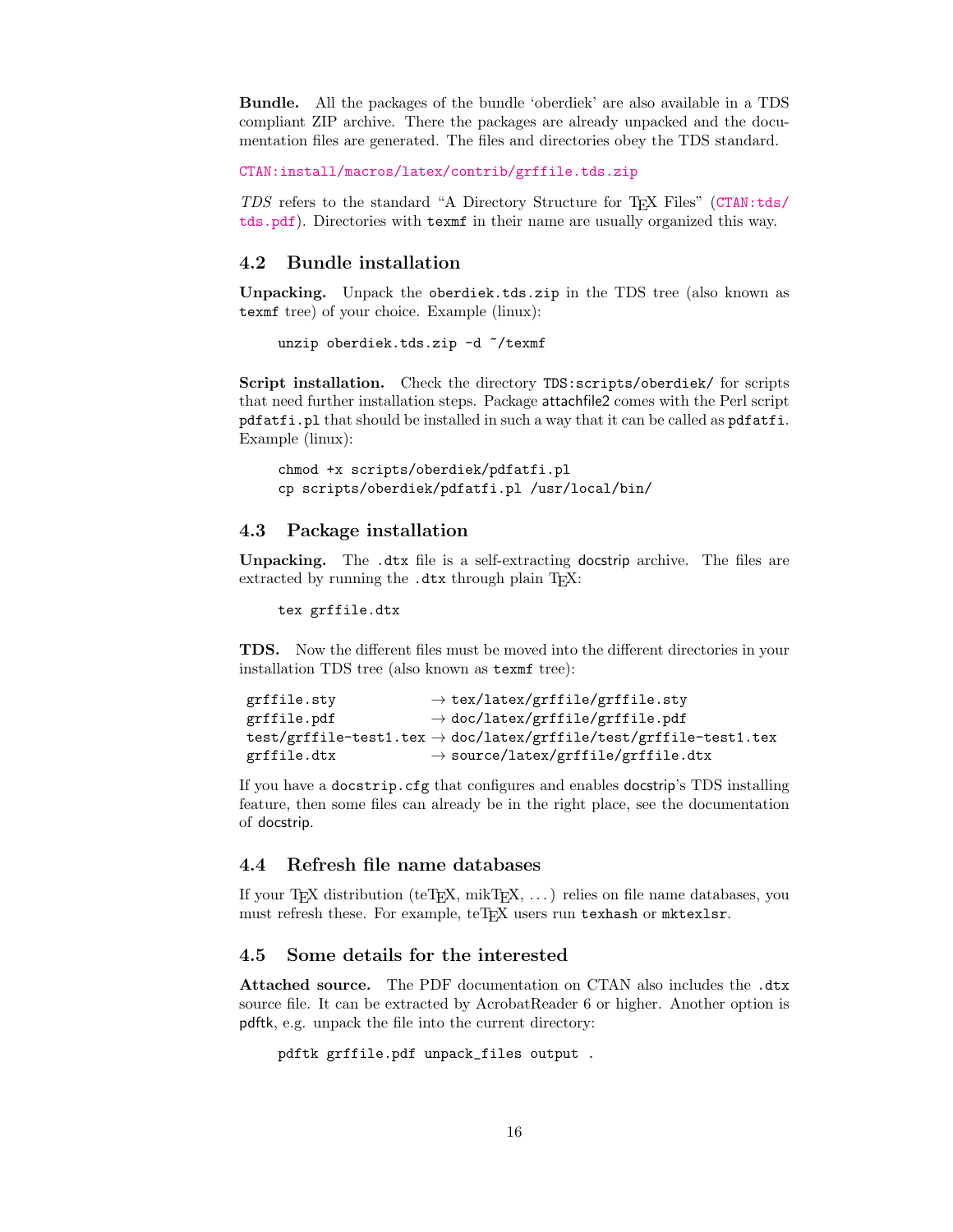Unpacking with LAT<sub>E</sub>X. The .dtx chooses its action depending on the format:

plain T<sub>E</sub>X: Run docstrip and extract the files.

LATEX: Generate the documentation.

If you insist on using  $L^2T_FX$  for docstrip (really, docstrip does not need  $L^2T_FX$ ), then inform the autodetect routine about your intention:

```
latex \let\install=y\input{grffile.dtx}
```
Do not forget to quote the argument according to the demands of your shell.

Generating the documentation. You can use both the .dtx or the .drv to generate the documentation. The process can be configured by the configuration file ltxdoc.cfg. For instance, put this line into this file, if you want to have A4 as paper format:

```
\PassOptionsToClass{a4paper}{article}
```
An example follows how to generate the documentation with pdfL<sup>AT</sup>FX:

```
pdflatex<sub>1</sub>grffile.dtx
makeindex <sub>U</sub>-s<sub>U</sub>gind.ist<sub>U</sub>grffile.idxpdflatex grffile.dtx
makeindex \iota_S = s \iota_S = s \iota_S = s \iota_Spdflatex grffile.dtx
```
### <span id="page-16-0"></span>5 Catalogue

The following XML file can be used as source for the T<sub>EX</sub> Catalogue. The elements caption and description are imported from the original XML file from the Catalogue. The name of the XML file in the Catalogue is grffile.xml.

```
516 \langle*catalogue\rangle517 <?xml version='1.0' encoding='us-ascii'?>
518 <!DOCTYPE entry SYSTEM 'catalogue.dtd'>
519 <entry datestamp='$Date$' modifier='$Author$' id='grffile'>
520 <name>grffile</name>
521 <caption>Extended file name support for graphics.</caption>
522 <authorref id='auth:oberdiek'/>
523 <copyright owner='Heiko Oberdiek' year='2006-2012'/>
524 <license type='lppl1.3'/>
525 <version number='1.18'/>
526 <description>
527 The package extends the file name processing of package
528 <xref refid='graphics'>graphics</xref> to support a larger range
529 of file names. For example, the file name may contain several dots.
530
531 Or in case of <xref refid='pdftex'>pdfTeX</xref> in PDF mode the
532 file name may contain spaces.
533 < p/>534 The package is part of the <xref refid='oberdiek'>oberdiek</xref>
535 bundle.
536 </description>
537 <documentation details='Package documentation'
538 href='ctan:/macros/latex/contrib/grffile/grffile.pdf'/>
539 <ctan file='true' path='/macros/latex/contrib/grffile/grffile.dtx'/>
540 <miktex location='oberdiek'/>
```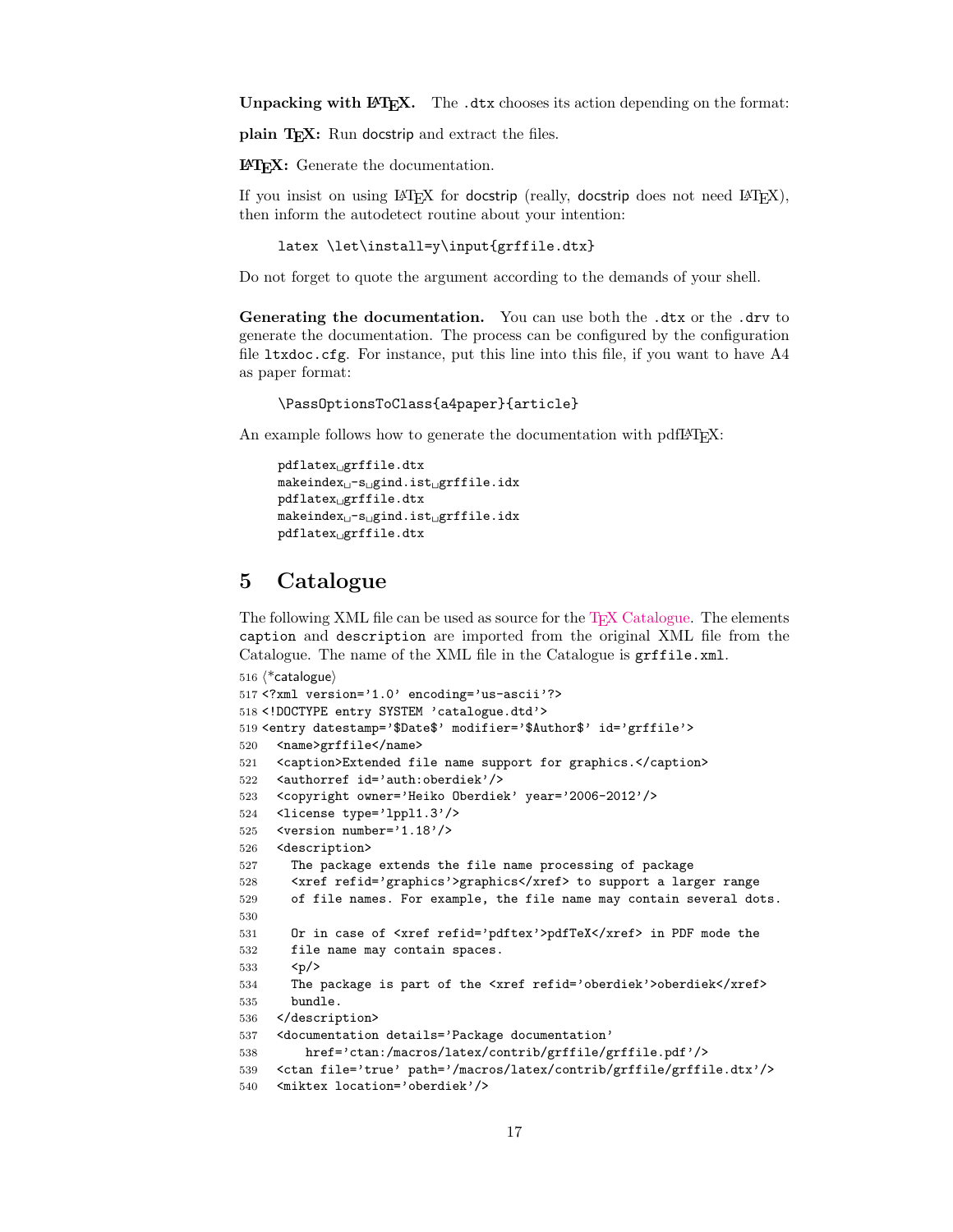```
541 <texlive location='oberdiek'/>
542 <install path='/macros/latex/contrib/grffile/grffile.tds.zip'/>
543 </entry>
544 \langle/catalogue\rangle
```
### <span id="page-17-0"></span>6 References

- [1] David Carlisle, Sebastian Rahtz: The graphics package; 2006/02/20 v1.0o; [CTAN:macros/latex/required/graphics/graphics.dtx](http://ctan.org/pkg/macros/latex/required/graphics/graphics.dtx).
- [2] Sebastian Rahtz, Heiko Oberdiek: The graphicx package; 1999/02/16 v1.0f; [CTAN:macros/latex/required/graphics/graphicx.dtx](http://ctan.org/pkg/macros/latex/required/graphics/graphicx.dtx).

### <span id="page-17-1"></span>7 History

#### <span id="page-17-2"></span> $[2004/07/18 \text{ v}0.5]$

• First version, published in newsgroup [de.comp.text.tex](news:de.comp.text.tex): ["Re: Dateinamenproblem"](http://groups.google.com/group/de.comp.text.tex/msg/b85984095d1a3c95) [2](#page-17-10)

#### <span id="page-17-3"></span> $[2006/08/15 \text{ v}1.0]$

- File existence check by new primitives of pdfTeX 1.30.
- Implementation partly rewritten.
- New DTX framework.

### <span id="page-17-4"></span> $[2006/08/17 \text{ v}1.1]$

• Adaptation to version 2.3 of package kvoptions.

### <span id="page-17-5"></span>[2006/11/30 v1.2]

• New option babel. Before this feature was part of option extendedchars.

### <span id="page-17-6"></span> $[2007/04/11 \text{ v}1.3]$

• Line ends sanitized.

### <span id="page-17-7"></span>[2007/06/13 v1.4]

• Encoding support added with options encoding, inputencoding, and filenameencoding.

### <span id="page-17-8"></span> $[2007/08/16 \text{ v}1.5]$

• Bug fix in encoding support.

### <span id="page-17-9"></span> $[2007/11/11 \text{ v}1.6]$

 $\bullet$  Use of package pdftexcmds for LuaT<sub>E</sub>X support.

<span id="page-17-10"></span><sup>2</sup>Url: <http://groups.google.com/group/de.comp.text.tex/msg/b85984095d1a3c95>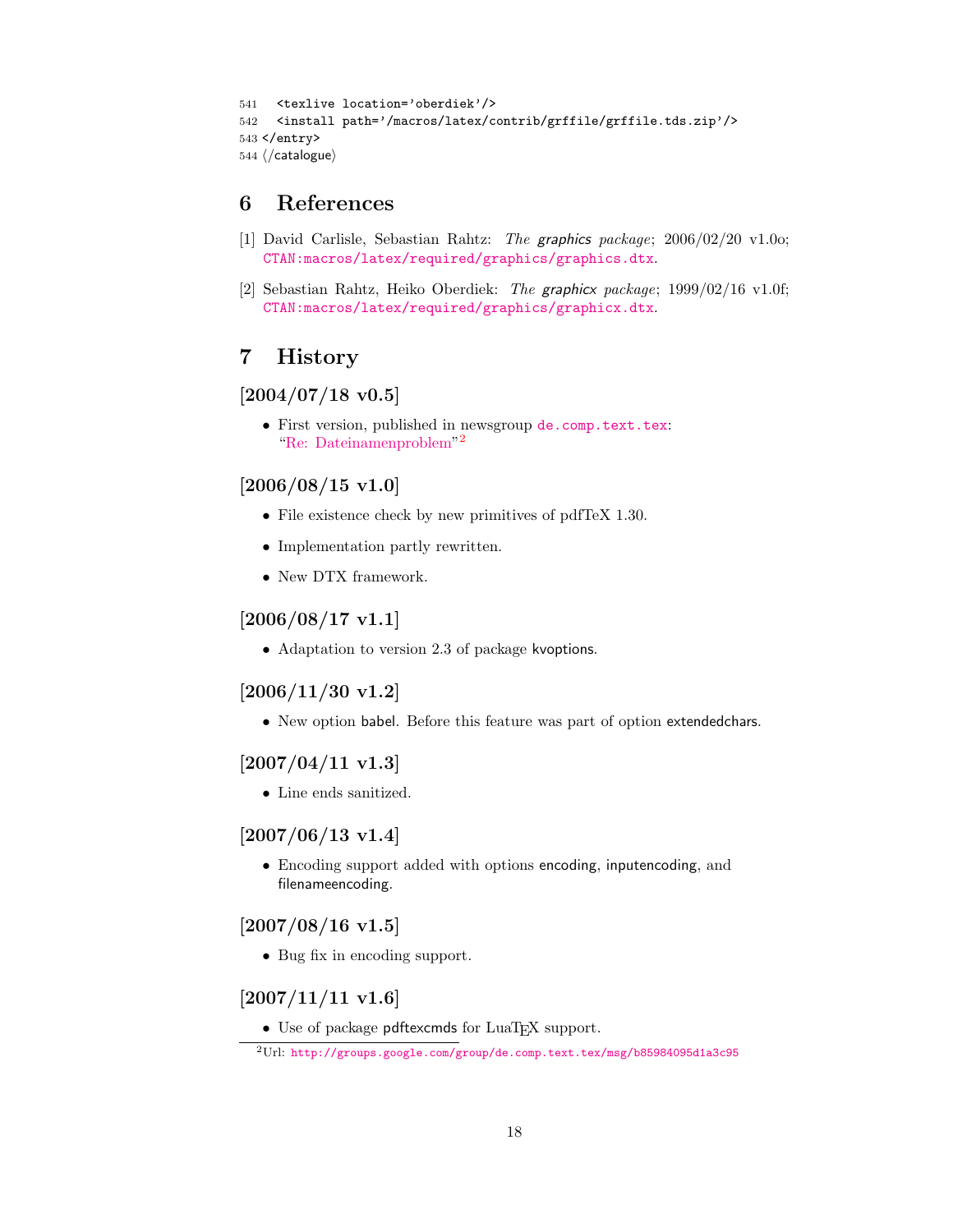### <span id="page-18-0"></span> $[2007/11/24 v1.7]$

• Bug fix of broken previous version.

### <span id="page-18-1"></span>[2008/08/11 v1.8]

- Code is not changed.
- URLs updated.

### <span id="page-18-2"></span> $[2008/10/13 \text{ v}1.9]$

• Fix for option 'multidot' with default rule.

### <span id="page-18-3"></span> $[2009/09/25 \text{ v}1.10]$

• Rewrite of 'multidot' algorithm to fix a problem ('multidot' with \graphicspath).

### <span id="page-18-4"></span> $[2010/01/28 \text{ v}1.11]$

• Undefined \pdf@filesize fixed.

### <span id="page-18-5"></span>[2010/08/26 v1.12]

• Macro \Gin@ii of package graphicx fixed for the case that the file name contains a hash.

### <span id="page-18-6"></span> $[2010/12/09 \text{ v}1.13]$

 $\bullet$  Option space also supports X $\overline{A}$ FEX.

### <span id="page-18-7"></span>[2011/10/04 v1.14]

• Fix for option space support of  $X \nsubseteq Y$  for EPS files ( $\text{Gread}\$ geps). (Bug reported by Peter Davis.)

### <span id="page-18-8"></span> $[2011/10/17 \text{ v}1.15]$

• Bug fix for option space support of X<sub>I</sub>TEX. Wrong usage of **\@break@tfor** fixed. (Bug reported by Martin Schröder.)

### <span id="page-18-9"></span> $[2012/04/05 \text{ v}1.16]$

• Some fix for option extendedchars.

#### <span id="page-18-10"></span> $[2016/05/16 \text{ v}1.17]$

• Documentation updates.

### <span id="page-18-11"></span>[2017/06/30 v1.18]

• Update to follow graphics changes.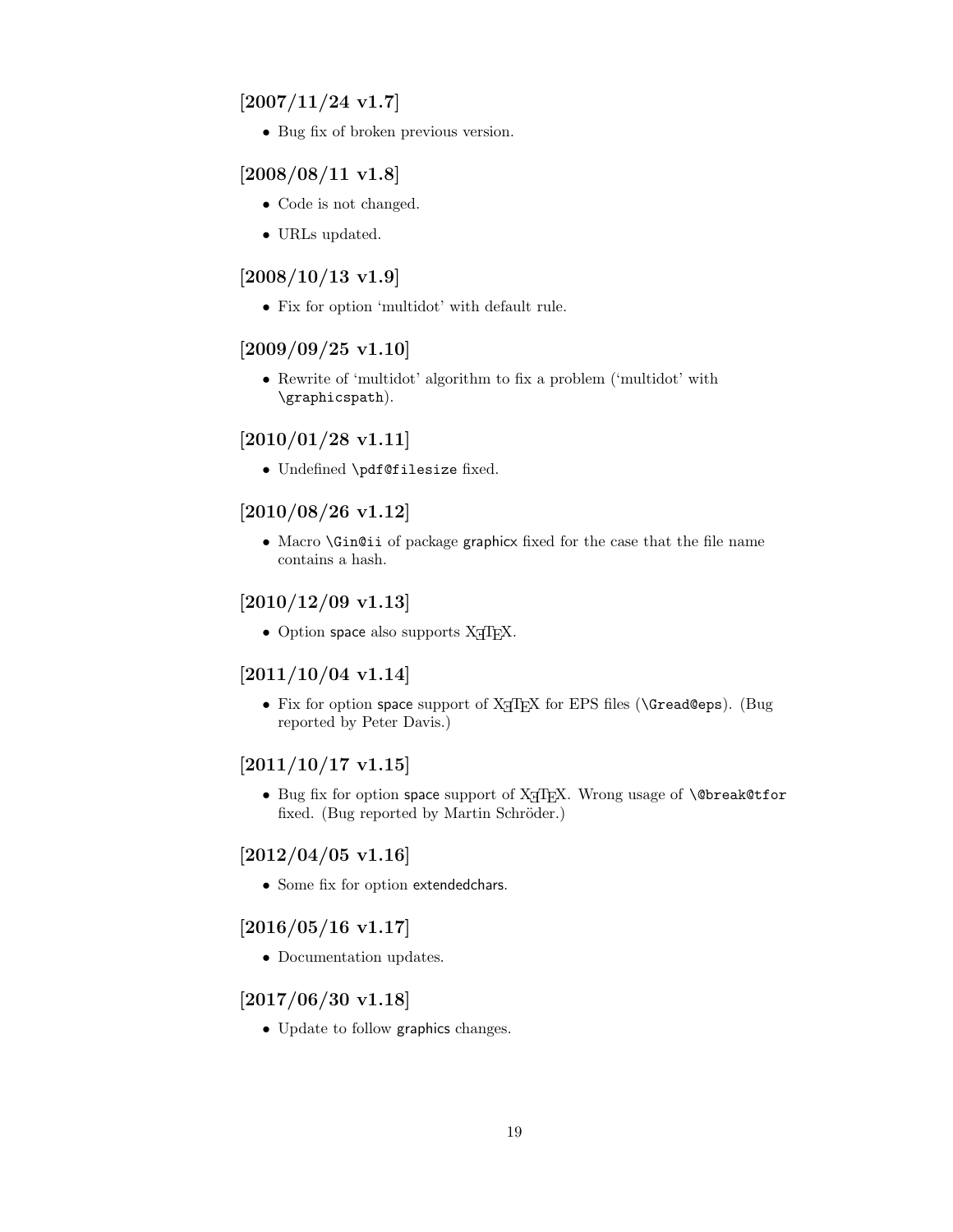# <span id="page-19-0"></span>8 Index

Numbers written in italic refer to the page where the corresponding entry is described; numbers underlined refer to the code line of the definition; plain numbers refer to the code lines where the entry is used.

| Symbols                                                                                                                                                                                                                                                                                                                                      | \Current0ption<br>53                                                                              |
|----------------------------------------------------------------------------------------------------------------------------------------------------------------------------------------------------------------------------------------------------------------------------------------------------------------------------------------------|---------------------------------------------------------------------------------------------------|
| $\vee$                                                                                                                                                                                                                                                                                                                                       |                                                                                                   |
| \*                                                                                                                                                                                                                                                                                                                                           | D                                                                                                 |
| \.                                                                                                                                                                                                                                                                                                                                           | $\Delta$ 9.44, 45, 46                                                                             |
| \:                                                                                                                                                                                                                                                                                                                                           | $\Delta$ PeclareCurrentRelease  3                                                                 |
| ∖<                                                                                                                                                                                                                                                                                                                                           | $\Delta$ PeclareDefaultOption  42, 52                                                             |
| $=$                                                                                                                                                                                                                                                                                                                                          | $\verb+\Declarge GraphicsRule + \dots + 511$                                                      |
| $\setminus$                                                                                                                                                                                                                                                                                                                                  | \DeclareOption  7                                                                                 |
| $\text{Obreak@tfor}$ 209, 326                                                                                                                                                                                                                                                                                                                | $\verb+\DeclareRelease + \verb+\+.\+.\+.\+.\+.\+2$                                                |
| $\text{Qehc}$ 135, 144                                                                                                                                                                                                                                                                                                                       | $\Delta$ DeclareStringOption  50, 51                                                              |
| \@empty  62, 87, 89, 100, 125,                                                                                                                                                                                                                                                                                                               | \DeclareVoidOption<br>47                                                                          |
| 127, 292, 343, 386, 391, 410, 417                                                                                                                                                                                                                                                                                                            | \DisableKeyvalOption<br>79                                                                        |
|                                                                                                                                                                                                                                                                                                                                              | $\{do$ 205, 319, 383                                                                              |
|                                                                                                                                                                                                                                                                                                                                              | $\doteq$ $\ldots$ $\ldots$ $\ldots$ $\ldots$ $\ldots$ $\ldots$ $\ddots$                           |
| $\left\{\mathfrak{Gfirstoftwo} \ldots \ldots \ldots \ldots \right\}$                                                                                                                                                                                                                                                                         | Е                                                                                                 |
| 193, 199, 208, 259, 303, 325, 333                                                                                                                                                                                                                                                                                                            |                                                                                                   |
|                                                                                                                                                                                                                                                                                                                                              | $\end{math}$ 60, 90, 92, 108,                                                                     |
| $\qquad$ $\qquad$ $\qquad$ $\qquad$ $\qquad$ $\qquad$ $\qquad$ $\qquad$ $\qquad$ $\qquad$ $\qquad$ $\qquad$ $\qquad$ $\qquad$ $\qquad$ $\qquad$ $\qquad$ $\qquad$ $\qquad$ $\qquad$ $\qquad$ $\qquad$ $\qquad$ $\qquad$ $\qquad$ $\qquad$ $\qquad$ $\qquad$ $\qquad$ $\qquad$ $\qquad$ $\qquad$ $\qquad$ $\qquad$ $\qquad$ $\qquad$ $\qquad$ | 131, 184, 234, 367, 413, 414, 417                                                                 |
| $\left\{ \alpha \right\}$ / Qifpackagelater $235, 278$                                                                                                                                                                                                                                                                                       | $\text{Vescapechar} \ldots \ldots \ldots \ldots \quad 467$                                        |
| \@inputcheck 187, 188, 189, 192, 257, 266                                                                                                                                                                                                                                                                                                    |                                                                                                   |
| \@makeother  26, 27, 28, 29, 30, 31, 32                                                                                                                                                                                                                                                                                                      | F                                                                                                 |
| $\{\text{One } \dots \dots \dots \dots \dots \dots \dots \dots \ 167$                                                                                                                                                                                                                                                                        | $\theta$ area  176, 371, 384                                                                      |
|                                                                                                                                                                                                                                                                                                                                              | $\theta$ . $\therefore$ 176,                                                                      |
| \@secondoftwo . 190, 201, 261, 306, 315                                                                                                                                                                                                                                                                                                      | 343, 351, 354, 361, 365, 368,                                                                     |
| $\text{Utempa}$ 172, 178, 430,                                                                                                                                                                                                                                                                                                               | 371, 374, 384, 391, 392, 397, 401                                                                 |
| 432, 433, 434, 446, 451, 452, 453                                                                                                                                                                                                                                                                                                            | $\{filename@dot \ldots \ldots \ldots \; 366, 397$                                                 |
| $\text{Vetempb}$ 431, 432, 449, 451                                                                                                                                                                                                                                                                                                          | \filename@ext . 352, 362, 366, 367,                                                               |
| $\text{Vetempswafalse}$ 437, 456                                                                                                                                                                                                                                                                                                             | 371, 374, 375, 385, 386, 390, 398                                                                 |
|                                                                                                                                                                                                                                                                                                                                              |                                                                                                   |
| $\text{Qundefined} \dots \dots \dots \dots \dots 202, 316$                                                                                                                                                                                                                                                                                   |                                                                                                   |
| $\text{Qunknown}$ 42                                                                                                                                                                                                                                                                                                                         | G                                                                                                 |
| $\vee$<br>314, 322, 349, 350, 355, 358, 360,                                                                                                                                                                                                                                                                                                 |                                                                                                   |
| 366, 369, 392, 395, 396, 397, 405                                                                                                                                                                                                                                                                                                            | <b>\Gin@base</b>                                                                                  |
| $\setminus$ 23, 33, 112, 113, 114, 115                                                                                                                                                                                                                                                                                                       | 173, 217, 218, 220, 225, 226, 228                                                                 |
| \~<br>. 24, 34, 161                                                                                                                                                                                                                                                                                                                          | $\Gamma$ . 440, 459                                                                               |
|                                                                                                                                                                                                                                                                                                                                              | \Gin@ext  179, 220, 228                                                                           |
| $\mathbf{A}$                                                                                                                                                                                                                                                                                                                                 | $\binom{1}{383}$                                                                                  |
| $\active$<br>34                                                                                                                                                                                                                                                                                                                              | $\binom{1}{10}$ and $\binom{2}{10}$                                                               |
| $\mathtt{advance}$ 167                                                                                                                                                                                                                                                                                                                       | \Gin@ii  465, 468, 471                                                                            |
| \AtBeginDocument  78, 474                                                                                                                                                                                                                                                                                                                    | $\binom{1}{3}, 452$                                                                               |
| в                                                                                                                                                                                                                                                                                                                                            | \Ginclude@graphics $\ldots$ 85, 86, 438, 457                                                      |
| $\begin{array}{ccccccccc}\n\text{begin}12\n\end{array}$                                                                                                                                                                                                                                                                                      | 218, 226, 252, 270, 275, 282, 288                                                                 |
|                                                                                                                                                                                                                                                                                                                                              | <b>\Gread@QTm</b>                                                                                 |
| $\mathbf C$                                                                                                                                                                                                                                                                                                                                  | 223, <u>224,</u> 231, 239, 243, <u>244</u><br>$\sqrt{grff}$ ile@analyze@ext $355, \frac{358}{35}$ |
| $\text{Catcode} \dots \dots \dots \dots \dots \quad 16,$                                                                                                                                                                                                                                                                                     | \grffile@extchar@Ginclude@graphics                                                                |
| 17, 18, 19, 20, 21, 22, 23, 24, 33, 34                                                                                                                                                                                                                                                                                                       |                                                                                                   |
|                                                                                                                                                                                                                                                                                                                                              | $\sqrt{grff}$ ile@extendedcharstrue $102$                                                         |
| \count@  158, 161, 166, 167                                                                                                                                                                                                                                                                                                                  | \grffile@file@found                                                                               |
| \csname  60, 90, 91, 108,                                                                                                                                                                                                                                                                                                                    | $\ldots$ 178, 198, 207, 305, 324, 332                                                             |
| 131, 184, 234, 367, 413, 414, 417                                                                                                                                                                                                                                                                                                            | \grffile@filename                                                                                 |
| $\verb+\CurrentInputEncodingOption  94$                                                                                                                                                                                                                                                                                                      | $\ldots$ 124, 137, 140, 150, 153                                                                  |
|                                                                                                                                                                                                                                                                                                                                              |                                                                                                   |